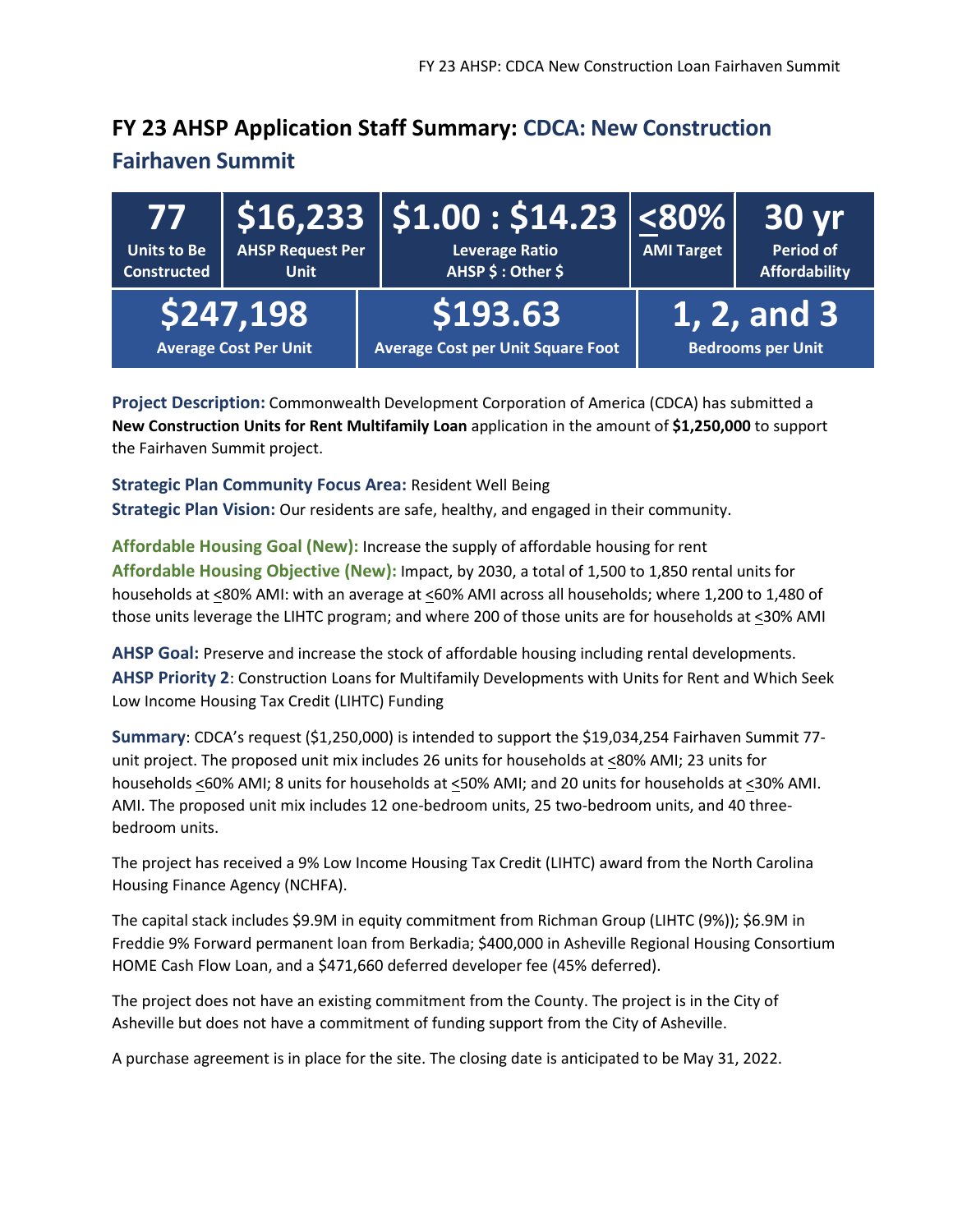**Requested Exceptions to Program Guidelines:** The requested loan terms are a 15-year deferred term at 3.75% interest. The optional loan terms for a LIHTC project are a 20-year term, at an interest rate of 2%, with annual interest payment from cashflow with principal balloon.

**Finance Department Assessment of Audits and Financial Position:** CDCA did not provide an audit, but instead a review of financial statements for the year ended December 31, 2020, with no qualifications. As of December 31, 2020, CDCA'S financial statements reflected a reasonably healthy financial position. A significant portion of CDCA's activity is with related parties for whom we do not have financial information. The financial health of those parties could have a serious impact on CDCA's financial situation.

**Alignment with New Affordable Housing Goals and Objectives:** This project would address the goal of increasing the supply of affordable housing for rent. This project is anticipated to create 77 new affordable housing units for rent, which represents: 4.16% of the first stated goal (1,850 rental units); 4.16% of the second stated goal (1,850 rental units averaging <60% AMI), 5.21% of the third stated goal (1,480 rental units leveraging the LIHTC program); and 10% of the fourth stated goal (200 units for households at <30% AMI).

**Recommendation**: Community Development Division staff reviewed the project based on the FY23 AHSP guidelines acknowledging the requested exceptions.

As noted in the AHSP guidance, requests for interest only payments do not guarantee award of a loan on those terms. CDCA has proposed a more rapid repayment schedule, indicated a willingness to defer developer fees and demonstrated that an alternative loan structure (to standard loan offering) is necessary for project viability. CDCA is supporting the ability to repay the interest payments and apply cashflow to principal by year 15 through the application of the less conservative 5% vacancy rate. CDCA is proposing repayment of the deferred developer fee before repayment of any principal balances in the proforma.

The proforma suggests that, by year 20, with a 5% vacancy rate, a total of:

- \$11,839,755 Net Operating Income would be realized,
- \$10,295,439 in Minimum DSCR (1.15) would be required,
- \$8,054,089 in Debt Service (First Mortgage) would be anticipated,
- \$2,241,349 in Debt Service would be available for Cashflow Debt, and
- \$949,444 in additional Cashflow (beyond DSCR) would be available after asset management fees (\$143,211) and deferred developer fees (\$471,660) are realized.

The proforma suggests that, by year 20, should the property achieve a 0% vacancy rate (unlikely but theoretically possible), \$1,080,946 in additional cashflow for use at the discretion of developer would be available. Somewhere between 0% and 5% vacancy is likely given the demand for affordable housing. As a reminder, 7% vacancy is the standard rate in LIHTC proformas.

Additional cashflow, though unknown, would likely be generated if additional housing choice vouchers are used at the project, which allows for the collection of fair market rents.

CDCA's supporting documentation (proforma) does not clearly support the repayment schedule given HOME loan repayment reflected in cashflow in years 1-15.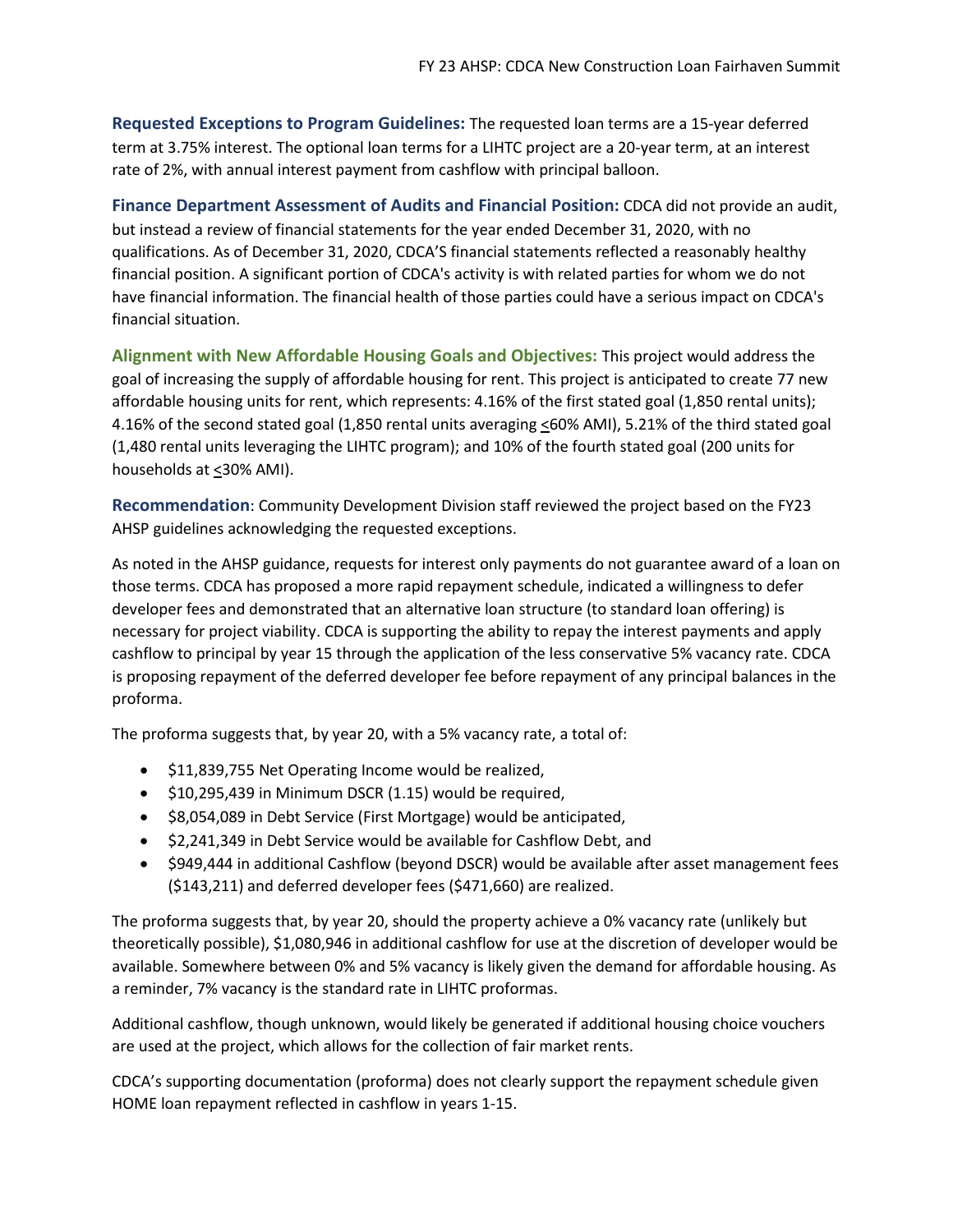The larger of the proposed cashflow loans (County AHSP loan in this case) should sit in a higher position. The terms of the HOME loan would need to be fully understood to ensure the County can secure the desired position.

CDCA may, given the location of this project, seek City of Asheville funds to support all or a portion of this \$1,250,000 gap in its capital stack. The amount and associated terms of any City of Asheville Housing Trust Fund loan not contemplated in the proforma would need to be reevaluated to understand the feasibility of the debt service and the potential repayment implications to any AHSP loan. This represents a point of further discussion between the County, City, and CDCA.

Community Development Division staff note that: (1) the project addresses the Affordable Housing Committee's second highest priority; and (2) the project will adhere to the required project schedule.

Consideration of a loan up of \$1,250,000\* with a 20-year term, at an interest rate of 2%, with annual payment from cashflow, where the AHSP loan sits in a higher position than the HOME loan, is recommended. Proforma analysis suggests that approximately \$310,033 in interest and all principal balance (\$1,250,000) would be repaid by year 19. The proforma further supports full repayment of the HOME loan principal and interest by year 20.

**Attachments:** Project Summary Sheet; Applicant Provided Proforma

\*CDCA has indicated a loan of \$1,150,000 is now feasible with an updated proforma which County staff has not fully reviewed.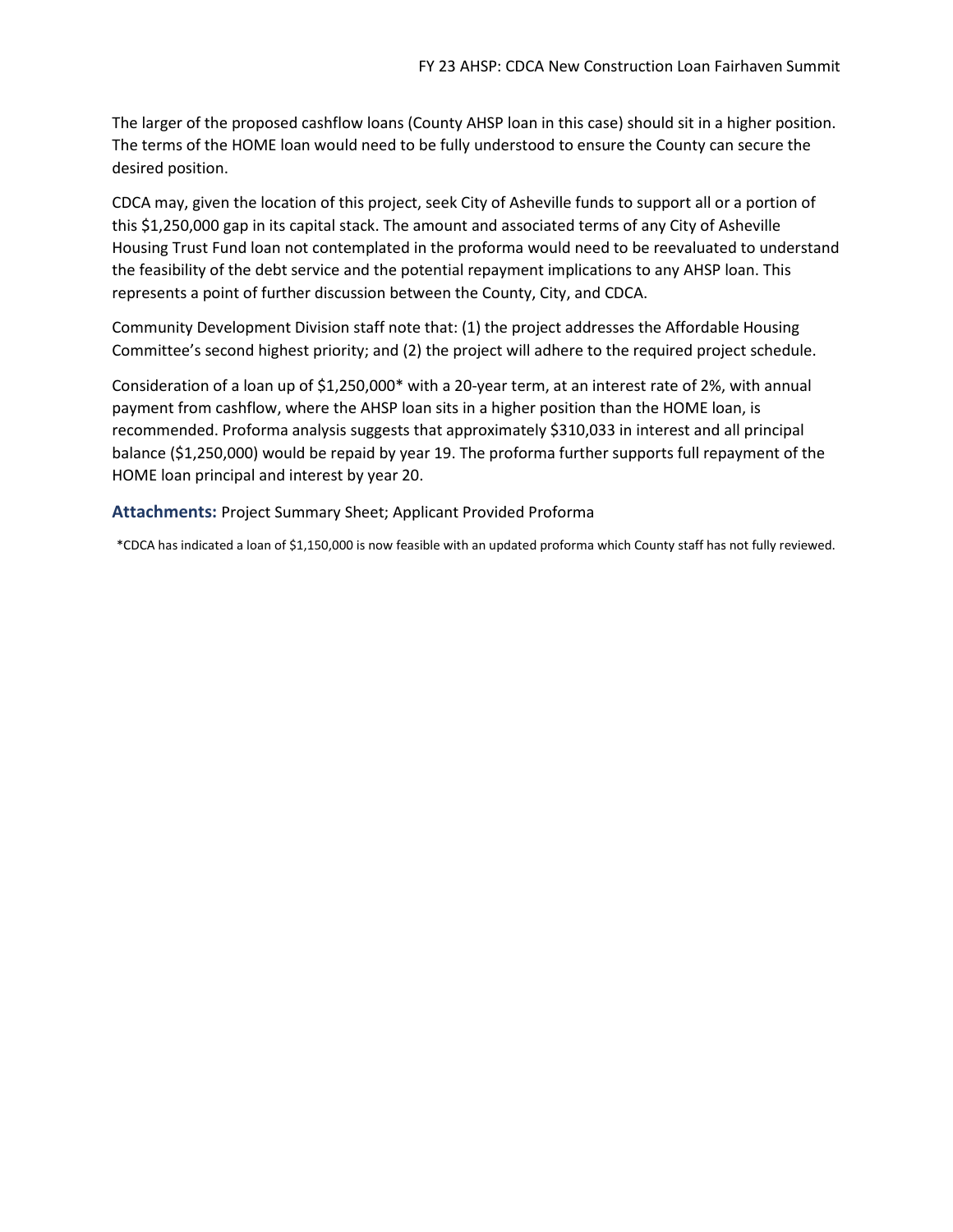| <b>PROJECT SUMMARY SHEET</b>                                                                                                 | Y/N |
|------------------------------------------------------------------------------------------------------------------------------|-----|
| <b>Project Description/Narrative</b>                                                                                         |     |
| Clearly affordable housing focused                                                                                           | Υ   |
| Aligns with all components of the application                                                                                | Υ   |
| Aligns with all guidelines of the AHSP program                                                                               | Υ   |
| Aligns with the selected strategic goal                                                                                      | Υ   |
| <b>Designed to Serve Households with AMI</b>                                                                                 |     |
| <80%                                                                                                                         | Υ   |
| <50%                                                                                                                         | Υ   |
| $30%$                                                                                                                        | Υ   |
| <b>Designed to Serve</b>                                                                                                     |     |
| General populous eligible for the program                                                                                    | Υ   |
| Individuals who are age 55 or older                                                                                          | Υ   |
| Individuals with a disability                                                                                                | Υ   |
| Individuals who are hard to house                                                                                            | Υ   |
| Individuals who are homeless                                                                                                 | Υ   |
| Individuals who are BIPOC                                                                                                    | Υ   |
| Individuals who are justice involved                                                                                         | Υ   |
| Individuals who have vouchers                                                                                                | Υ   |
| <b>Project Expenses</b>                                                                                                      |     |
| Complete                                                                                                                     | Υ   |
| Reasonable                                                                                                                   | Υ   |
| <b>Project Sources</b>                                                                                                       |     |
| Complete                                                                                                                     | Υ   |
| Reasonable                                                                                                                   | Υ   |
| Includes leveraging additional investment (non-AHSP funds)                                                                   | Υ   |
| <b>Project Schedule</b>                                                                                                      |     |
| Complete                                                                                                                     | Υ   |
| Reasonable                                                                                                                   | Υ   |
| <b>Project Team</b>                                                                                                          |     |
| Relevant experience and qualifications to complete the project                                                               | Υ   |
| <b>Project History</b>                                                                                                       |     |
| Indicates success in completing projects in the program category                                                             | Υ   |
| <b>Applicant</b>                                                                                                             |     |
| Has timely audits free of qualifications and findings which would adversely<br>indicate ability to manage an AHSP allocation | N   |
| Shows a healthy financial position                                                                                           | Υ   |
| Is a non-profit applicant                                                                                                    | N   |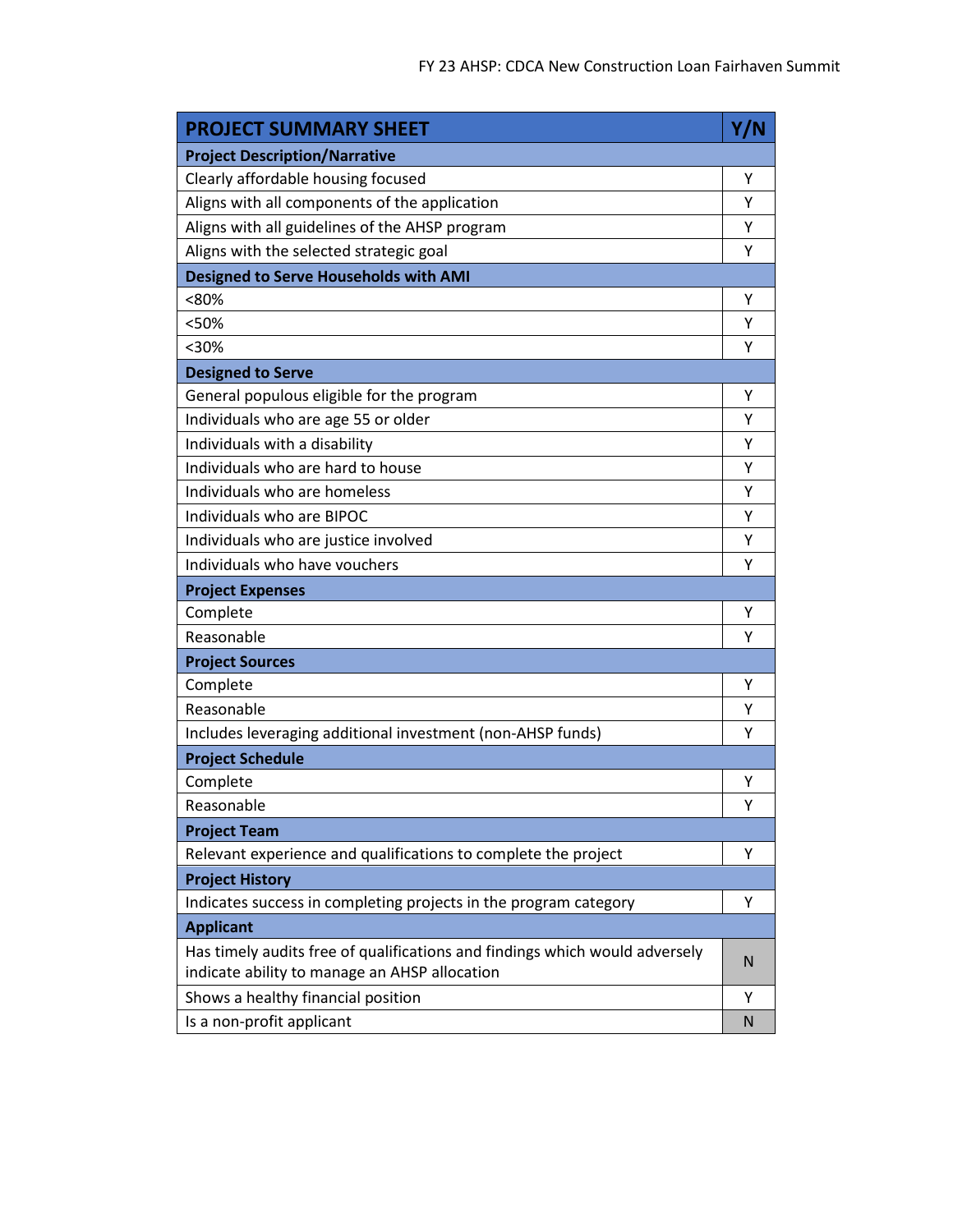ä,

| <b>CONSTRUCTION PROJECT ADDITIONAL SUMMARY INFO</b>                      |   |
|--------------------------------------------------------------------------|---|
| Project                                                                  |   |
| Preserves long-term affordability beyond the loan term                   | Υ |
| Emphasizes quality design and construction                               | Υ |
| Participates in an energy efficiency program                             | Υ |
| Contains mixed unit types (affordable, workforce, market)                | N |
| Contains mixed unit types (multifamily and single family)                | N |
| Contains mixed unit types (units with varied number of bedroom (1,2,3+)) | Υ |
| Is geographically separated from other affordable housing projects       | γ |
| Is coordinated with employment, services, and existing infrastructure    | Υ |
| Is located within 3/4 miles of a public transportation route             |   |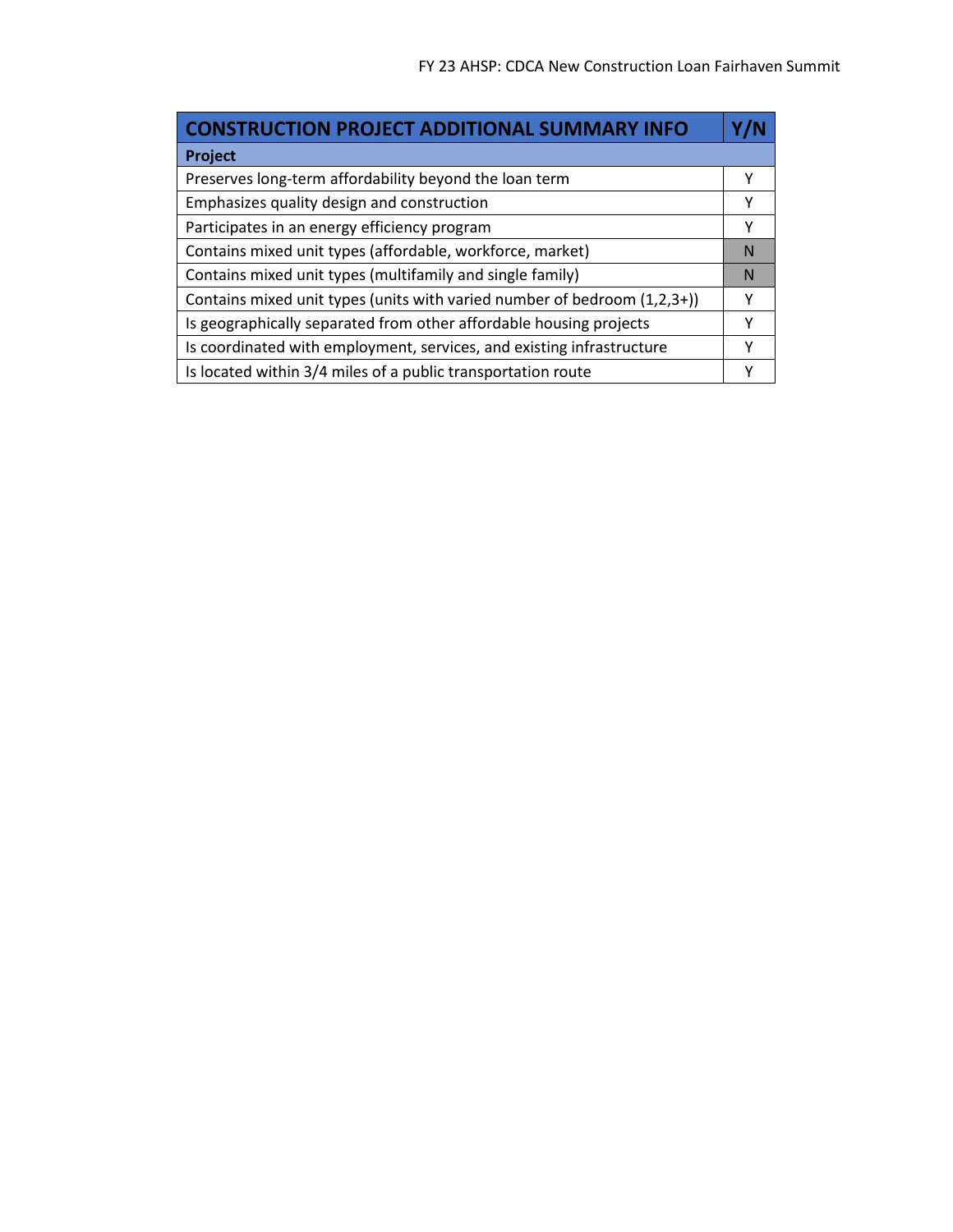| í |
|---|
|   |
| ٠ |
|   |
|   |

# Fairhaven Summit<br>15-Year Pro Forma **Fairhaven Summit**

**15-Year Pro Forma Permanent Loan**<br>Rate:<br>DCR:

**Permanent Loan**

|                                                                                                                                                                             | Year 15<br>Year 14<br>Year 13<br>Year <sub>12</sub> | (58, 701)<br>12,192<br>1,115,323<br>1,161,833<br>n<br>S<br>1,093,454<br>(57, 550)<br>1,139,052<br>11,953<br>s<br>s<br>1,072,014<br>(56, 422)<br>11,719<br>1,116,717<br>n<br>s<br>\$1,050,994<br>(55, 315)<br>1,094,821<br>11,489<br>$\hat{\mathbf{v}}$<br>1,030,386<br>(54, 231)<br>11,264 | 55,766<br>32,683<br>368,971<br>29,117<br>32,042<br>358,224<br>54,673<br>28,269<br>347,790<br>31,414<br>27,446<br>53,601<br>52,550<br>30,798<br>337,660<br>26,647<br>327,826<br>51,519<br>30,194<br>25,870 | 628,786<br>486,537<br>S<br>Ş<br>620,246<br>473,208<br>Ş<br>S<br>611,763<br>460,251<br>Ş<br>S<br>603,340<br>447,655<br>S<br>S<br>435,409<br>594,977 | ï                      | 402,704<br>$\blacksquare$<br>$\overline{\phantom{a}}$<br>\$<br>402,704<br>$\blacksquare$<br>\$<br>402,704<br>41,035<br>Ş<br>402,704<br>46,418<br>Ş<br>S<br>402,704<br>46,875 | 226,082<br>1,919,906<br>Š,<br>S<br>1,693,824<br>217,542<br>n<br>Ş<br>1,476,282<br>168,024<br>n<br>\$<br>1,308,258<br>154,217<br>$\sim$<br>S<br>145,398 | 1.56<br>1.54<br>1.38<br>1.34<br>1.32 | 11,647<br>S<br>11,308<br>S<br>10,978<br>S<br>10,659<br>s<br>10,348 | 214,435<br>S<br>206,234<br>s<br>157,046<br>s<br>143,558<br>S<br>135,049 | 214,435<br>n<br>S<br>206,234<br>Ş<br>S,<br>157,046<br>S<br>S<br>143.558<br>S<br>S<br>122,868<br>12.181               | í.<br>s s<br>s s<br>s s<br>$\blacksquare$<br>٠<br>s s<br>$\,$<br>٠        | ∽<br>S                                  |
|-----------------------------------------------------------------------------------------------------------------------------------------------------------------------------|-----------------------------------------------------|--------------------------------------------------------------------------------------------------------------------------------------------------------------------------------------------------------------------------------------------------------------------------------------------|-----------------------------------------------------------------------------------------------------------------------------------------------------------------------------------------------------------|----------------------------------------------------------------------------------------------------------------------------------------------------|------------------------|------------------------------------------------------------------------------------------------------------------------------------------------------------------------------|--------------------------------------------------------------------------------------------------------------------------------------------------------|--------------------------------------|--------------------------------------------------------------------|-------------------------------------------------------------------------|----------------------------------------------------------------------------------------------------------------------|---------------------------------------------------------------------------|-----------------------------------------|
|                                                                                                                                                                             | Year <sub>11</sub><br>Year 10<br>Year <sub>9</sub>  | 1,073,354<br>s<br>s,<br>1,010,183<br>1,052,308<br>(53, 168)<br>11,043<br>s<br>S<br>990,375<br>1,031,674<br>(52, 125)<br>10,826                                                                                                                                                             | 50,509<br>29,602<br>318,277<br>25,117<br>49,519<br>29,022<br>24,385<br>309,007                                                                                                                            | S<br>Ş<br>423,505<br>586,677<br>S<br>Ş<br>578,443<br>411,933                                                                                       |                        | Ş<br>Ś<br>402,704<br>46,875<br>Ş<br>$\sim$<br>402,704<br>46,875                                                                                                              | 1,154,041<br>n<br>\$<br>1,008,643<br>137,098<br>n<br>\$<br>871,545<br>128,863                                                                          | 1.30<br>1.29                         | S<br>10,047<br>s<br>9,754                                          | Ş<br>127,051<br>S<br>119,109                                            | S<br>S<br>127,051<br>Ş<br>S<br>119,109                                                                               | s<br>S<br>s s<br>$\blacksquare$<br>٠                                      | S<br>S                                  |
|                                                                                                                                                                             | Year <sub>8</sub><br>Year 7                         | s<br>S<br>970,956<br>(51, 103)<br>1,011,445<br>10,614<br>S<br>S<br>951,918<br>991,613<br>(50, 101)<br>10,406                                                                                                                                                                               | 48,548<br>28,453<br>300,007<br>23,675<br>47,596<br>27,895<br>291,269<br>22,986                                                                                                                            | S<br>S<br>570,274<br>400,682<br>Ş<br>S<br>389,745<br>562,173                                                                                       |                        | Ş<br>$\mathbf{v}$<br>402,704<br>46,875<br>Ş<br>402,704<br>46,875                                                                                                             | S<br>\$<br>742,682<br>120,694<br>S<br>n<br>112,594<br>621,988                                                                                          | 1.27<br>1.25                         | s<br>9,470<br>s<br>9,194                                           | s<br>111,224<br>s<br>103,399                                            | Ş<br>S<br>111,224<br>Ş<br>S<br>91,327                                                                                | s s<br>$\mathbf{I}$<br>Ş<br>$\hat{\zeta}$<br>12,073<br>$\,$               | S                                       |
|                                                                                                                                                                             | Year 6<br>Year <sub>5</sub>                         | s<br>Ş<br>933,253<br>972,170<br>(49, 119)<br>10,202<br>S<br>S<br>914,954<br>953,107<br>(48, 155)<br>10,002                                                                                                                                                                                 | 27,348<br>46,663<br>22,316<br>282,785<br>45,748<br>274,549<br>26,811<br>21,666                                                                                                                            | Ş<br>s<br>379,112<br>554,141<br>S<br>S<br>546,180<br>368,774                                                                                       |                        | Ş<br>Ś<br>402,704<br>46,875<br>Ş<br>402,704<br>46,875                                                                                                                        | \$<br>S<br>509,394<br>104,562<br>Ş<br>n<br>404,833<br>96,600                                                                                           | 1.23<br>1.21                         | S<br>8,926<br>Ş<br>8,666                                           | s<br>95,635<br>s<br>87,934                                              | s<br>$\overline{S}$<br>s<br>S                                                                                        | s<br>S<br>95,635<br>12,073<br>s<br>S<br>87,934<br>107,708                 | ∽                                       |
|                                                                                                                                                                             | Year <sub>4</sub><br>Year <sub>3</sub>              | S<br>S<br>934,419<br>897,013<br>9,806<br>47,211<br>Ş<br>S<br>879,425<br>(46, 286)<br>916,097<br>9,613                                                                                                                                                                                      | 26,286<br>266,552<br>21,035<br>44,851<br>258,789<br>25,770<br>43,971<br>20,422                                                                                                                            | S<br>Ş<br>358,724<br>538,290<br>S<br>Ş<br>530,472<br>348,952                                                                                       |                        | s<br>S<br>402,704<br>46,875<br>Ş<br>$\sim$<br>402,704<br>46,875                                                                                                              | n<br>\$<br>88,710<br>308,232<br>\$<br>s,<br>219,522<br>80,893                                                                                          | 1.20<br>1.18                         | s<br>8,414<br>Ş<br>8,169                                           | s<br>80,296<br>S<br>72,724                                              | S<br>Ś<br>s<br>S                                                                                                     | s<br>S<br>80,296<br>195,642<br>s<br>S<br>275,938<br>72,724                | S<br>S                                  |
|                                                                                                                                                                             | Year <sub>2</sub><br>Year <sub>1</sub>              | S<br>S<br>862,181<br>898,134<br>(45, 378)<br>9,425<br>Ş<br>S<br>845,276<br>(44, 488)<br>880,524<br>9,240                                                                                                                                                                                   | 25,265<br>43,109<br>19,828<br>251,251<br>243,933<br>24,770<br>42,264<br>19,250                                                                                                                            | S<br>Ş<br>339,453<br>522,729<br>Ş<br>S<br>330,216<br>515,059                                                                                       |                        | Ş<br>$\mathbf{v}$<br>402,704<br>46,875<br>Ş<br>$\sim$<br>402,704<br>46,875                                                                                                   | \$<br>n<br>138,629<br>73,149<br>S<br>\$<br>65,480<br>65,480                                                                                            | 1.16<br>1.15                         | S<br>7,931<br>S<br>7,700                                           | s<br>65,218<br>s<br>57,780                                              | s<br>S<br>S<br>S                                                                                                     | s<br>S<br>65,218<br>348,662<br>s<br>S<br>57,780<br>413,880                | S<br>S                                  |
| 5.01%<br>1.15<br>$\overline{a}$<br>5.79%<br>402,704<br>6,950,000<br>\$<br>$\overline{S}$<br>Annual Debt Service:<br>Mortgage Amount<br>Constant:<br>Amort:<br>Rate:<br>DCR: | 2.00%<br>REV Growth %<br><b>REVENUE</b>             | S<br>S<br>5.00%<br><b>Gross Potential Revenue</b><br>Other Income<br>Total Income<br>Less: Vacancy                                                                                                                                                                                         | 250<br>3.00%<br>s<br>Property Management Fee<br>Annual % Expense Growth<br>Reserves for Replacement<br><b>Operating Expenses</b><br>Operating Expenses<br>Property Taxes                                  | S<br>S<br><b>Total Operating Expenses</b><br>Net Operating Income                                                                                  | Temporary Income - TIF | s<br>S<br>MIP / Guarantee Fee (on declining loan balance)<br>Debt Service: Second Mortgage Loan<br>Debt Service: First Mortgage Loan<br>Debt Service: TIF Mortgage           | s<br>s<br>Cash Flow After Debt Service<br>Accumulated Cash Flow                                                                                        | <b>DSCR-HARD</b>                     | s<br>100<br>S<br>Asset Management Fee                              | Ş<br>Cash Flow Available to Pay Deferred Fee                            | Additional Repayment from Cash Flow - Buncombe County A<br>S<br>Additional Repayment from Cash Flow - Asheville HOME | s s<br>471,660<br>S,<br>Deferred Fee Payoff<br>Current Balance<br>Payment | S<br>Cash Flow Available to Partnership |

MAKE SURE to check Agency expectation, i.e. PM Fee, some agencies require 3% growth rather than the actual % of Revenue calc. This should be done the way the agency reports work but for investor closing use the Revenue cal MAKE SURE to check Agency expectation, i.e. PM Fee, some ogencies require 3% growth rather than the wald colo. This should be done the way the agency reports work but for Investor closing use the Revenue calc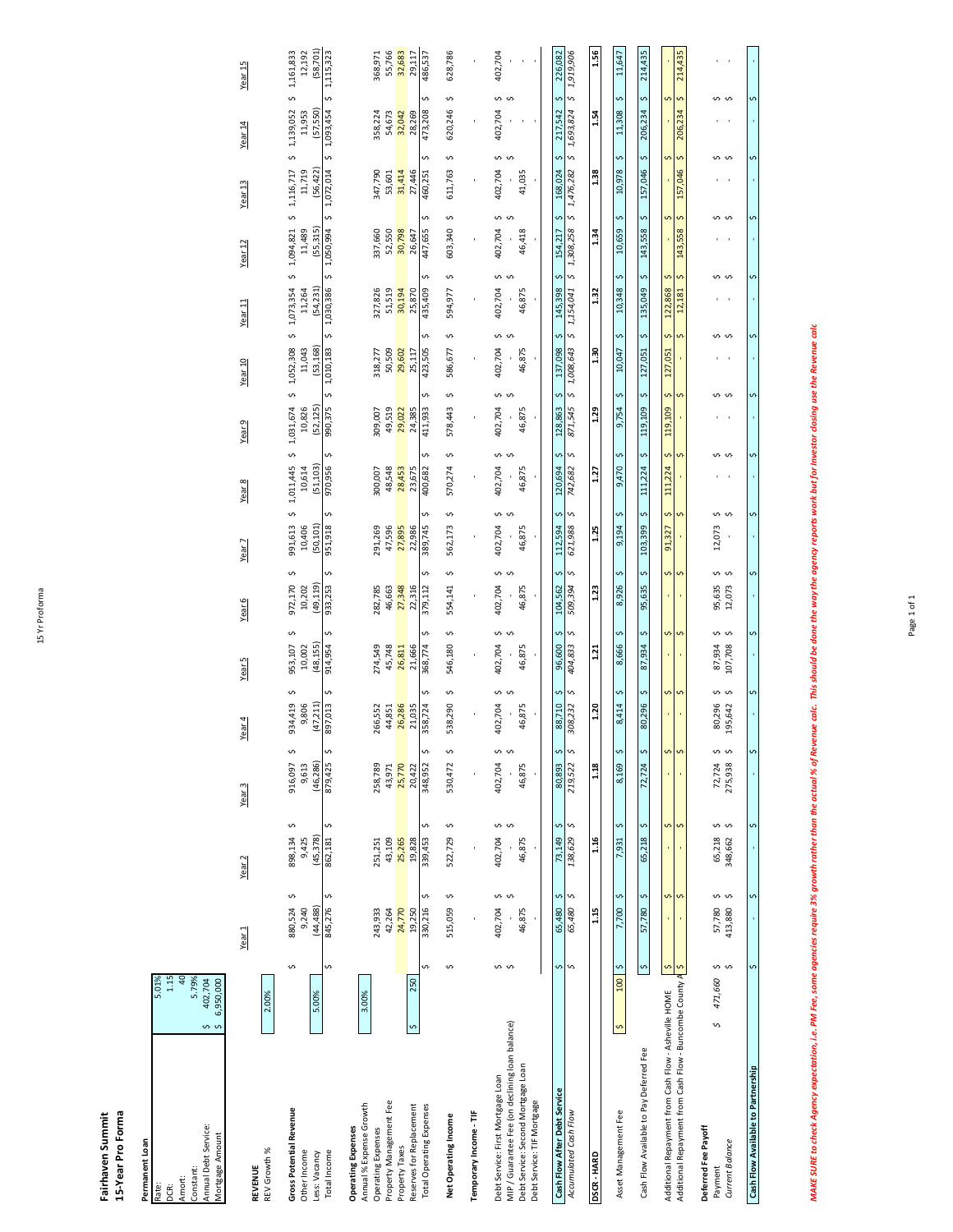## **FY 23 AHSP Application Staff Summary: LDG: New Construction**

#### **Monticello Family**

| 168<br>Units to Be<br><b>Constructed</b> | <b>AHSP Request Per</b><br><b>Unit</b>    | $\mid$ \$8,929 $\mid$ \$1.00 : \$27.43 $\mid$ <80% $\mid$<br><b>Leverage Ratio</b><br>AHSP \$ : Other \$ | <b>AMI Target</b> | <b>30 yr</b><br><b>Period of</b><br><b>Affordability</b> |
|------------------------------------------|-------------------------------------------|----------------------------------------------------------------------------------------------------------|-------------------|----------------------------------------------------------|
|                                          | \$253,847<br><b>Average Cost Per Unit</b> | \$236.56<br>Average Cost per Unit Square Foot                                                            |                   | $1, 2,$ and 3<br><b>Bedrooms per Unit</b>                |

**Project Description:** LDG Multifamily, LLC (LDG) has submitted a **New Construction Units for Rent Multifamily Loan** application requesting loan funds in the amount of **\$1,500,000** to support the Monticello Family project.

**Strategic Plan Community Focus Area:** Resident Well Being **Strategic Plan Vision:** Our residents are safe, healthy, and engaged in their community.

**Affordable Housing Goal (New):** Increase the supply of affordable housing for rent **Affordable Housing Objective (New):** Impact, by 2030, a total of 1,500 to 1,850 rental units for households at <80% AMI: with an average at <60% AMI across all households; where 1,200 to 1,480 of those units leverage the LIHTC program; and where 200 of those units are for households at <30% AMI

**AHSP Goal:** Preserve and increase the stock of affordable housing including rental developments. **AHSP Priority 2**: Construction Loans for Multifamily Developments with Units for Rent and Which Seek Low Income Housing Tax Credit (LIHTC) Funding

**Summary**: LDG's request (\$1,500,000) is intended to support the \$42,646,354 Monticello Family 168 unit project. The proposed unit mix includes 63 units for households at <80% AMI; 42 units for households at <60% AMI; and 63 units for households at <30% AMI. The proposed unit mix includes 24 one-bedroom units, 84 two-bedroom units, and 60 three-bedroom units.

The project is seeking 4% Low Income Housing Tax Credits (LIHTC) from the North Carolina Housing Finance Agency (NCHFA).

The capital stack includes \$13.3M in LIHTC (4%); \$26.0M in construction to permanent loan through tax free bond program; \$571K in taxable permanent loan; and a \$1.2M deferred developer fee (48% deferred).

The project does not have an existing commitment from the County.

The project is located outside the City of Asheville and is not eligible for funding support from the City of Asheville.

The project revenues are based collecting fair market rent revenues for select units from the Housing Authority of the City of Asheville (HACA) vouchers. HACA confirmed LDG has applied for vouchers.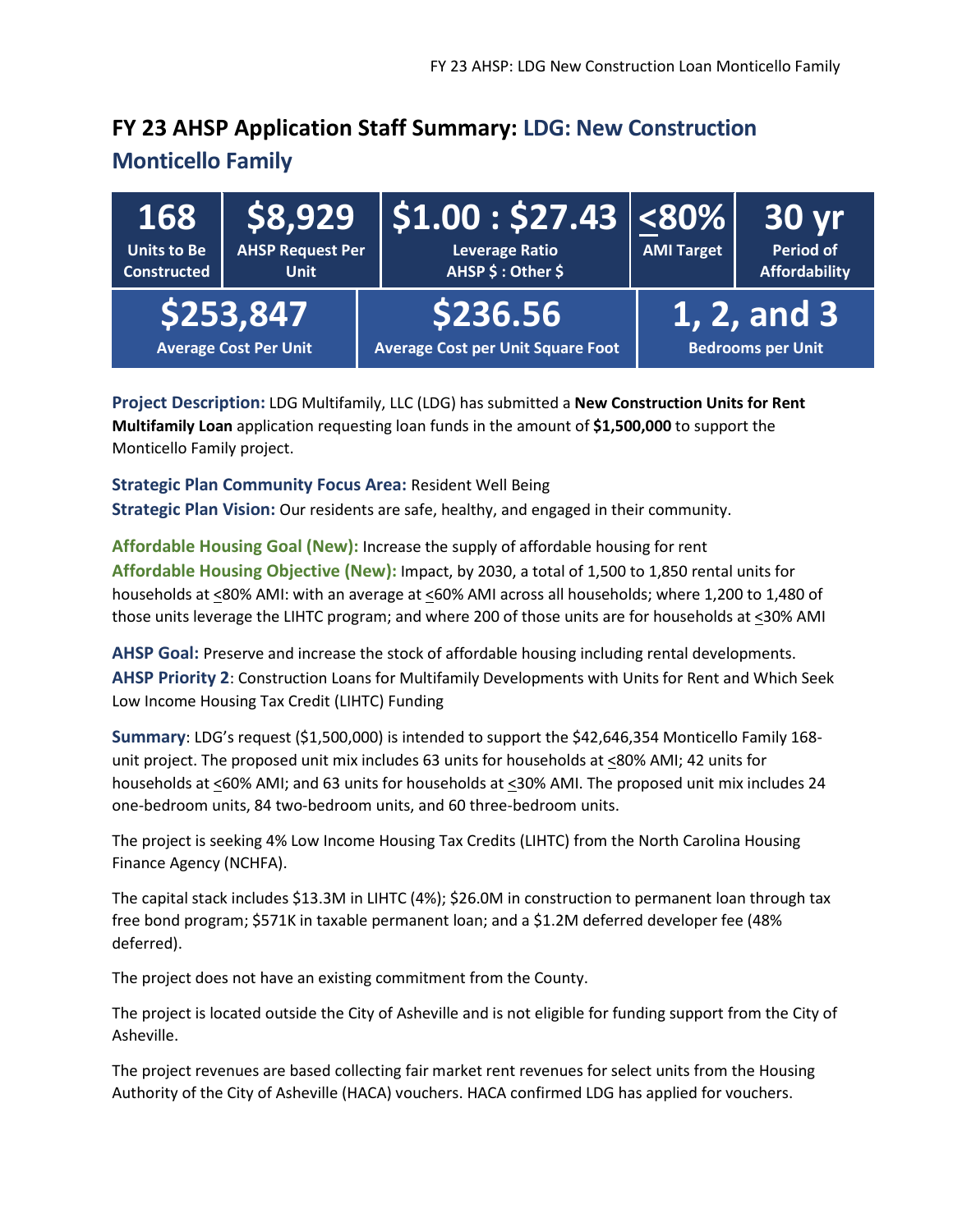A purchase agreement is in place for the site. The closing date is anticipated to be August 27, 2023.

**Requested Exceptions to Program Guidelines:** The requested loan terms are a 40-year term at 1% interest with fully amortized payment beginning in year 5 of stabilized operations. The optional loan terms for a LIHTC project are a 20-year term, at an interest rate of 2%, with annual interest payment from cashflow with principal balloon. The anticipated break ground date (October 2023) is later than the AHSP required scheduled break ground date (January 2023). The anticipated drawing down funds date (October 2023) is later than the AHSP required drawing down funds date (July 2023).

**Finance Department Assessment of Audits and Financial Position:** LDG provided a timely audit free of qualifications and findings. As of December 31, 2020, LDG's financials show a reasonably healthy financial position.

**Alignment with New Affordable Housing Goals and Objectives:** This project would address the goal of increasing the supply of affordable housing for rent. This project is anticipated to create 168 new affordable housing units for rent, which represents: 9.08% of the first stated goal (1,850 rental units); 9.08% of the second stated goal (1,850 rental units averaging <60% AMI), 11.35% of the third stated goal (1,480 rental units leveraging the LIHTC program); and 31.5% of the fourth stated goal (200 units for households at <30% AMI).

**Recommendation**: Community Development Division staff reviewed the project based on the FY23 AHSP guidelines acknowledging the requested exceptions.

As noted in the AHSP guidance, requests for interest only payments do not guarantee award of a loan on those terms. LDG has proposed an extended repayment period with a delayed repayment start year, indicated a willingness to defer developer fees, but has not demonstrated that an alternative loan structure (to the standard loan offering for a LIHTC project) is necessary for project viability.

The proforma suggests that, by year 20, and with a 7% vacancy rate, a total of:

- \$29,844,582 Net Operating Income would be realized,
- \$25,951,811 in Minimum DSCR (1.15) would be required,
- \$23,362,829 in Debt Service (Tax Free Bonds/Taxable Trail) would be anticipated,
- \$2,588,981 in Debt Service would be available for Cashflow Debt, and
- \$2,651,449 in additional Cashflow (beyond DSCR) would be available after deferred developer fees (\$1,241,322) are realized.

The proforma suggests that, by year 20, should the property achieve a 0% vacancy rate (unlikely but theoretically possible), \$4,357,149 in additional cashflow for use at the discretion of developer would be available. Somewhere between 0% and 5% vacancy is likely given the demand for affordable housing. As a reminder, 7% vacancy is the standard rate in LIHTC proformas.

Additional cashflow, though unknown, would likely be generated if any additional housing choice vouchers are used at the project, which allows for the collection of fair market rents.

LDG's supporting documentation (proforma) does not clearly demonstrate that the requested alternative loan structure is necessary for project viability.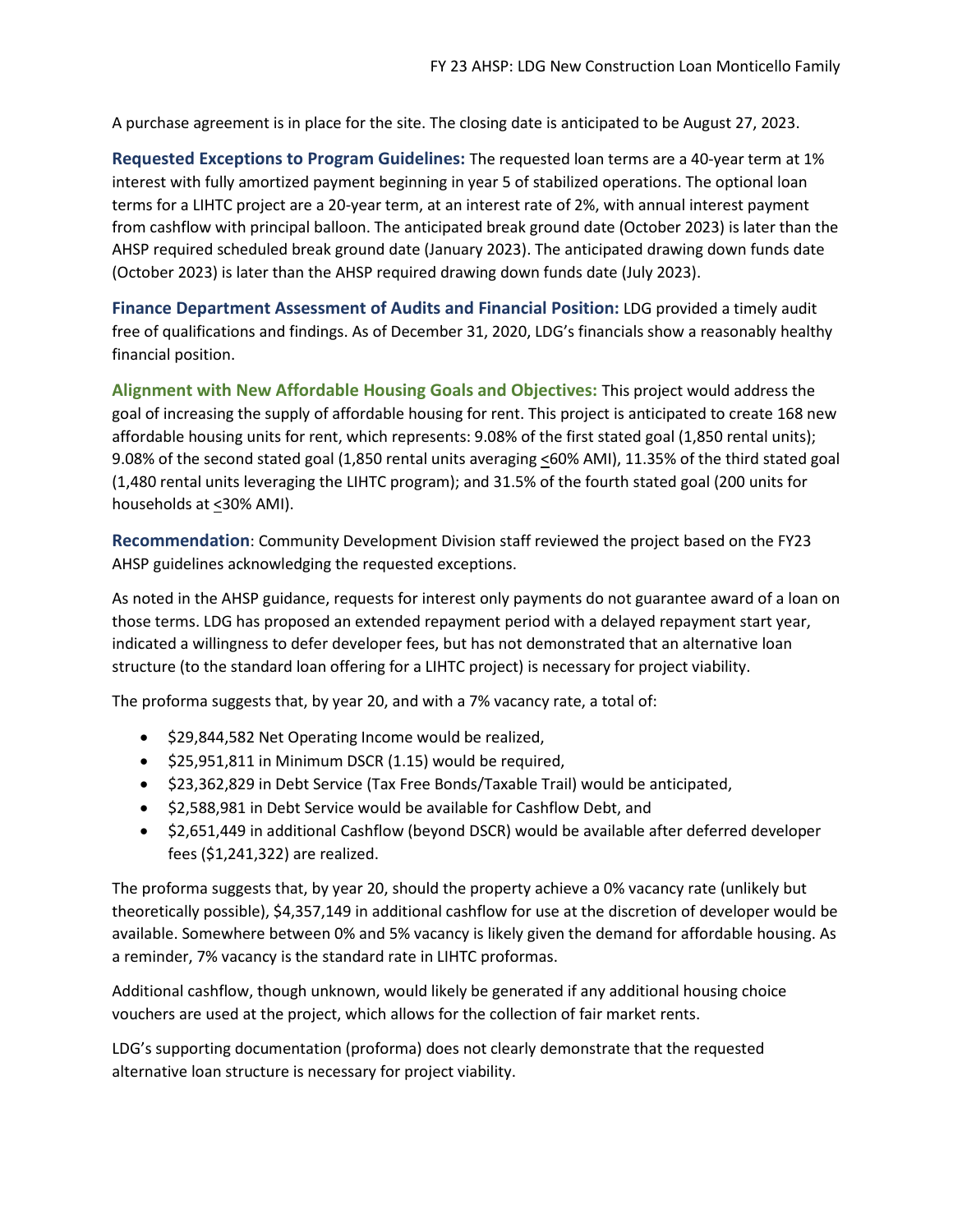Community Development Division staff notes that the project addresses the Affordable Housing Committee's second highest priority; however, the project will not commence within the fiscal year of award.

Consideration of a loan up to \$1,500,000 with a 20-year term, at an interest rate of 2%, with annual payment from cashflow, is recommended. Proforma analysis suggests that \$394,352 in interest and all principal balance (\$1,500,000) would be repaid by year 19. To extend an award, there must be a willingness to provide exception to AHSP guidelines including allowing a breaking ground date after January 2023 and a drawing down funds date after July 2023. Staff notes that, given the proposed construction start dates and draw down dates, it would be possible to consider funding this request in a future cycle.

**Attachments:** Project Summary Sheet; Applicant Provided Proforma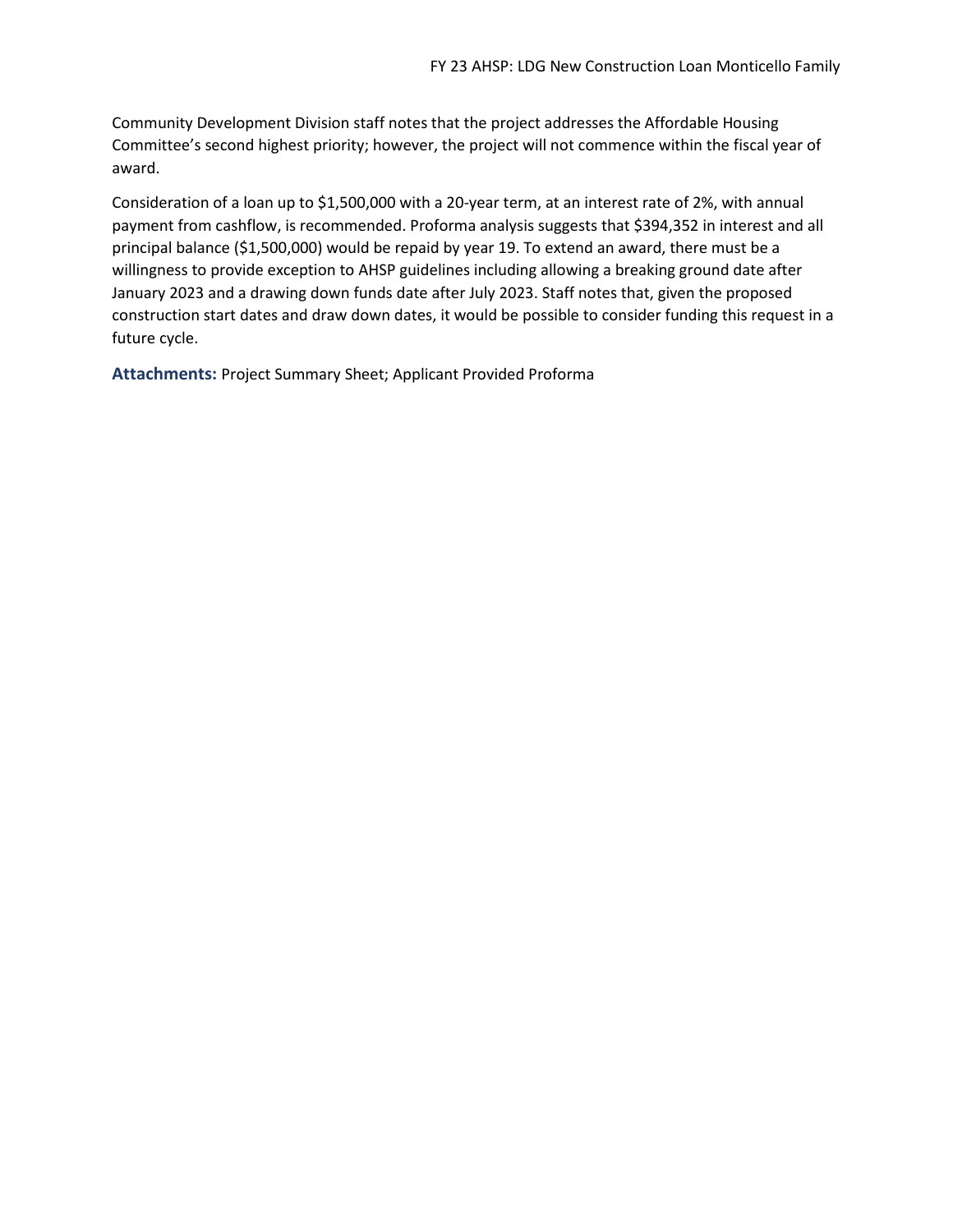| <b>PROJECT SUMMARY SHEET</b>                                                                                                 | Y/N          |
|------------------------------------------------------------------------------------------------------------------------------|--------------|
| <b>Project Description/Narrative</b>                                                                                         |              |
| Clearly affordable housing focused                                                                                           | Υ            |
| Aligns with all components of the application                                                                                | Υ            |
| Aligns with all guidelines of the AHSP program                                                                               | Υ            |
| Aligns with the selected strategic goal                                                                                      | Υ            |
| <b>Designed to Serve Households with AMI</b>                                                                                 |              |
| <80%                                                                                                                         | Υ            |
| <50%                                                                                                                         | Υ            |
| $<$ 30%                                                                                                                      | Υ            |
| <b>Designed to Serve</b>                                                                                                     |              |
| General populous eligible for the program                                                                                    | Υ            |
| Individuals who are age 55 or older                                                                                          | N            |
| Individuals with a disability                                                                                                | N            |
| Individuals who are hard to house                                                                                            | N            |
| Individuals who are homeless                                                                                                 | $\mathsf{N}$ |
| Individuals who are BIPOC                                                                                                    | N            |
| Individuals who are justice involved                                                                                         | $\mathsf{N}$ |
| Individuals who have vouchers                                                                                                | Υ            |
| <b>Project Expenses</b>                                                                                                      |              |
| Complete                                                                                                                     | Υ            |
| Reasonable                                                                                                                   | Υ            |
| <b>Project Sources</b>                                                                                                       |              |
| Complete                                                                                                                     | N            |
| Reasonable                                                                                                                   | Υ            |
| Includes leveraging additional investment (non-AHSP funds)                                                                   | Υ            |
| <b>Project Schedule</b>                                                                                                      |              |
| Complete                                                                                                                     | Υ            |
| Reasonable                                                                                                                   | Υ            |
| <b>Project Team</b>                                                                                                          |              |
| Relevant experience and qualifications to complete the project                                                               | Y            |
| <b>Project History</b>                                                                                                       |              |
| Indicates success in completing projects in the program category                                                             | Υ            |
| <b>Applicant</b>                                                                                                             |              |
| Has timely audits free of qualifications and findings which would adversely<br>indicate ability to manage an AHSP allocation | Υ            |
| Shows a healthy financial position                                                                                           | Υ            |
| Is a non-profit applicant                                                                                                    | N            |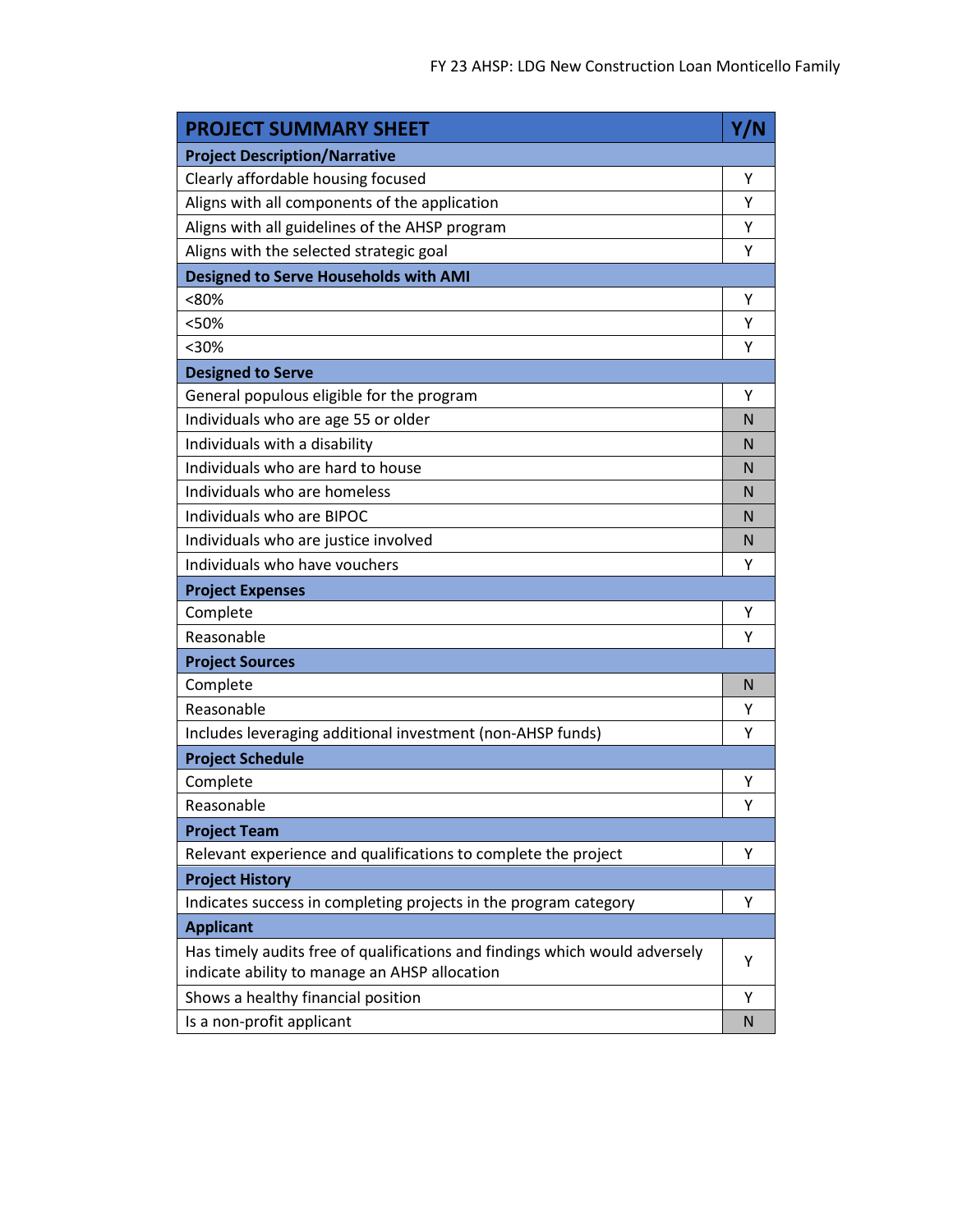| <b>CONSTRUCTION PROJECT ADDITIONAL SUMMARY INFO</b>                      |   |
|--------------------------------------------------------------------------|---|
| Project                                                                  |   |
| Preserves long-term affordability beyond the loan term                   | N |
| Emphasizes quality design and construction                               | Υ |
| Participates in an energy efficiency program                             | Υ |
| Contains mixed unit types (affordable, workforce, market)                | N |
| Contains mixed unit types (multifamily and single family)                | N |
| Contains mixed unit types (units with varied number of bedroom (1,2,3+)) | Y |
| Is geographically separated from other affordable housing projects       | γ |
| Is coordinated with employment, services, and existing infrastructure    | Υ |
| Is located within 3/4 miles of a public transportation route             |   |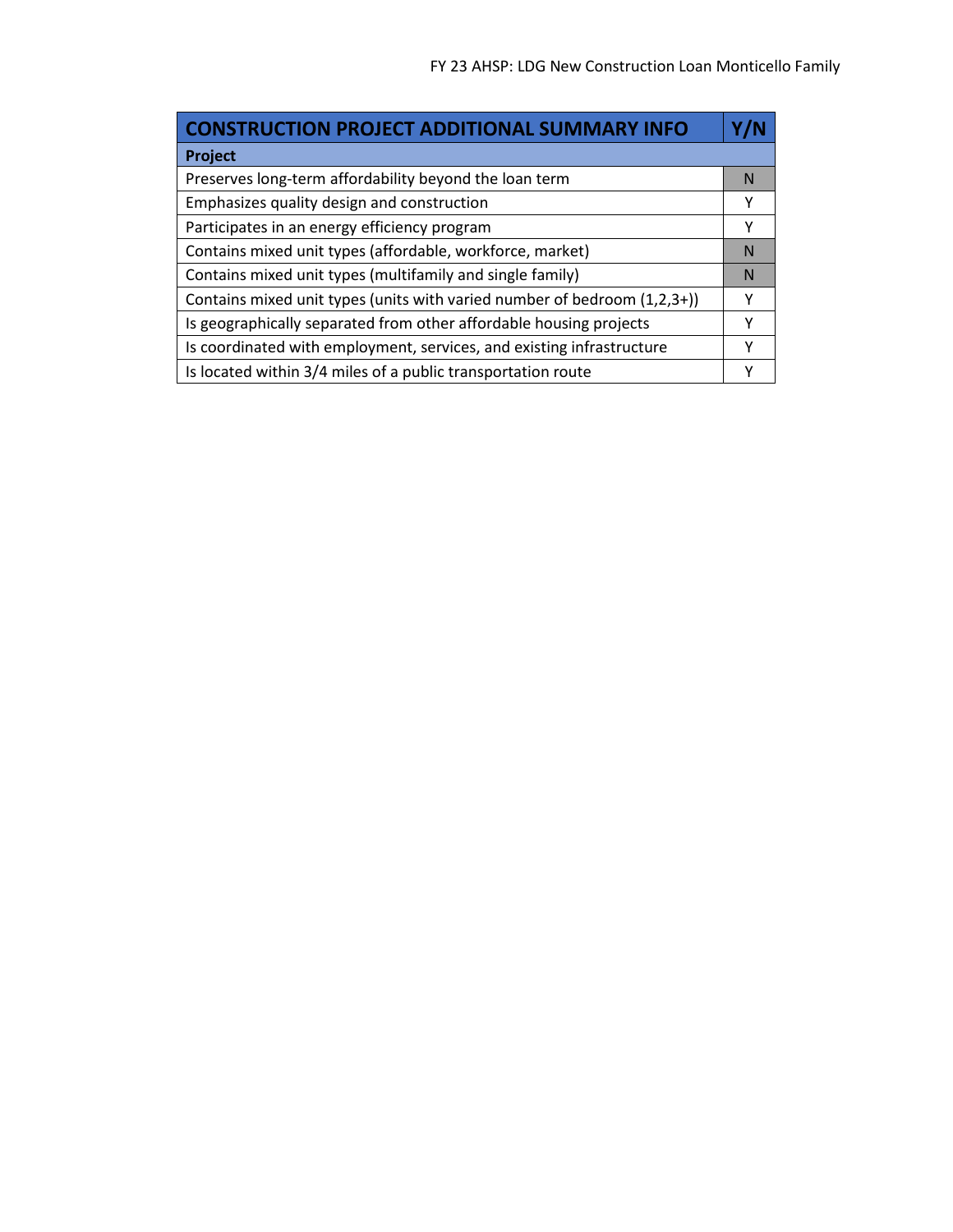| <b>PRO-FORM</b>                      |              |                         |                          |                         |                          |                          |                          |                          |                          |                                        |                                                      |                               |                          |                          |                         |                          |                          |                          |                          |                          |                          |
|--------------------------------------|--------------|-------------------------|--------------------------|-------------------------|--------------------------|--------------------------|--------------------------|--------------------------|--------------------------|----------------------------------------|------------------------------------------------------|-------------------------------|--------------------------|--------------------------|-------------------------|--------------------------|--------------------------|--------------------------|--------------------------|--------------------------|--------------------------|
| Year (Stabilized):                   |              | ear 0                   | Year <sub>1</sub>        | Year <sub>2</sub>       | Year <sub>3</sub>        | Year <sub>4</sub>        | Year 5                   | Year 6                   | Year <sub>7</sub>        | Year <sub>9</sub><br>Year <sub>8</sub> | Year 10                                              | Year 11                       | Year 12                  | Year 13                  | Year 14                 | Year 15                  | Year 16                  | Year 17                  | Year 18                  | Year 19                  | Year <sub>20</sub>       |
| <b>YE</b> Date:                      |              | o Dec-25<br>٦qu         | Dec-26                   | Dec-27                  | Dec-28                   | <b>Dec-29</b>            | <b>Dec-30</b>            | Dec-31                   | Dec-32                   | Dec-34<br><b>Dec-33</b>                | Dec-3                                                | <b>Dec-36</b><br>LO.          | <b>Dec-37</b>            | Dec-38                   | <b>Dec-39</b>           | Dec-40                   | <b>Dec-41</b>            | Dec-42                   | <b>Dec-43</b>            | <b>Dec-44</b>            | <b>Dec-45</b>            |
| NET OPERATING INCOME                 | Check        |                         |                          |                         |                          |                          |                          |                          |                          |                                        |                                                      |                               |                          |                          |                         |                          |                          |                          |                          |                          |                          |
| Revenues                             |              |                         |                          |                         |                          |                          |                          |                          |                          |                                        |                                                      |                               |                          |                          |                         |                          |                          |                          |                          |                          |                          |
| Rental Income<br>Other Income        | $\circ$<br>O | 2,062,100<br>49,860     | 2,501,320<br>60,480      | 2,551,346<br>61,690     | 2,602,373<br>62,923      | 2,654,420<br>64,182      | 2,707,509<br>65,465      | 2,761,659<br>66,775      | 68,110<br>2,816,892      | 2,873,230<br>69,473                    | 2,989,308<br>2,930,695<br>70,862                     | 3,049,095<br>73,725<br>72,279 | 3,110,077<br>75,199      | 3,172,278<br>76,703      | 3,235,724<br>78,237     | 3,300,438<br>79,802      | 3,366,447<br>81,398      | 3,433,776<br>83,026      | 3,502,451<br>84,687      | 3,572,500<br>86,380      | 3,643,950<br>88,108      |
| Commercial Income                    | $\circ$      |                         |                          |                         | ∊                        |                          |                          |                          |                          | c                                      |                                                      | $\circ$                       |                          | c                        |                         |                          |                          |                          | c                        | c                        |                          |
| <b>Operating Revenue:</b>            |              | ,111,960                | 2,561,800                | 2,613,036               | 2,665,296                | 2,718,602                | 2,772,974                | 2,828,434                | 2,885,002                | 3,001,557<br>2,942,702                 | 3,061,                                               | 3,122,819<br>588              | 3,185,276                | 3,248,981                | 3,313,961               | 3,380,240                | 3,447,845                | 3,516,802                | 3,587,138                | 3,658,881                | 3,732,058                |
| Vacancy:                             | $\circ$      | (59, 775)               | (179, 326)               | (182, 912)              | (186, 571)               | (190, 302)               | (194, 108)               | (197, 990)               | (201, 950)               | (205, 989)                             | (214,<br>(210, 109)                                  | (218, 597)<br>311)            | (222, 969)               | (227, 429)               | (231, 977)              | (236, 617)               | (241, 349)               | (246, 176)               | (251, 100)               | (256, 122)               | (261, 244)               |
| ġ                                    |              | 2,052,184               | 2,382,474                | 2,430,123               | 2,478,726                | 2,528,300                | 2,578,866                | 2,630,443                | 2,683,052                | 2,791,448<br>2,736,713                 | 2,847,277                                            | 2,904,222                     | 2,962,306                | 3,021,553                | 3,081,984               | 3,143,623                | 3,206,496                | 3,270,626                | 3,336,038                | 3,402,759                | 3,470,814                |
| <b>Operating Expenses</b><br>Payroll |              | (273,000)               | (218, 400)               | (224, 952)              | (231, 701)               | (238, 652)               | (245, 811)               | (253, 185)               | (260, 781)               | (268, 604)                             | (284, 962)<br>(276, 663)                             |                               | (302, 317)               | (311, 386)               | (320, 728)              | (330, 350)               | (340,260)                | (350, 468)               | (360, 982)               | (371, 811)               | (382, 966)               |
|                                      | $\circ$      |                         |                          |                         |                          |                          |                          |                          |                          |                                        |                                                      | (293, 511)                    |                          |                          |                         |                          |                          |                          |                          |                          |                          |
| Adminstration<br>Management          |              | (147,000)<br>(119, 124) | (117,600)<br>(95, 299)   | (121, 128)<br>(98, 158) | (124, 762)<br>(101, 103) | (128, 505)<br>(104, 136) | (132, 360)<br>(107, 260) | (136, 331)<br>(110, 478) | (140, 421)<br>(113, 792) | (144, 633)<br>(117, 206)               | (124, 344)<br>(153, 441)<br>(148, 972)<br>(120, 722) | (158, 045)<br>(128, 074)      | (162, 786)<br>(131, 916) | (135, 874)<br>(167, 669) | (172,700)<br>(139, 950) | (177, 881)<br>(144, 148) | (183, 217)<br>(148, 473) | (188, 713)<br>(152, 927) | (194, 375)<br>(157, 515) | (200, 206)<br>(162, 240) | (206, 212)<br>(167, 107) |
| Repair & Maintenance                 |              | (52,500)                | (42,000)                 | (43, 260)               | (44,558)                 | (45, 895)                | (47,271)                 | (48,690)                 | (50, 150)                | (51, 655)                              | (53, 204)                                            | (56, 444)<br>(54, 800)        | (58, 138)                | (59, 882)                | (61, 678)               | (63,529)                 | (65, 435)                | (67,398)                 | (69, 420)                | (71,502)                 | (73, 647)                |
| Utilities                            |              | (147,000)               | (117,600)                | 121,128)                | (124, 762)               | (128, 505)               | (132, 360)               | (136, 331)               | (140, 421)               | (144, 633)                             | (153, 441)<br>(148, 972)                             | (158, 045)                    | (162, 786)               | 167,669)                 | (172, 700)              | (177, 881)               | (183, 217)               | (188, 713)               | (194, 375)               | (200, 206)               | (206, 212)               |
| Rental Expenses                      |              | (21,000)                | (16, 800)                | (17, 304)               | (17, 823)                | (18, 358)                | (18,909)                 | (19, 476)                | (20,060)                 | (20, 662)                              | (21, 282)                                            | (22,578)<br>(21, 920)         | (23, 255)                | (23, 953)                | (24, 671)               | (25, 412)                | (26, 174)                | (26, 959)                | (27,768)                 | (28, 601)                | (29, 459)                |
| Professional                         |              | (21,000)                | (16, 800)                | (17, 304)               | (17, 823)                | (18, 358)                | (18,909)                 | (19, 476)                | (20,060)                 | (20, 662)                              | (21, 282)                                            | (22,578)<br>(21, 920)         | (23, 255)                | (23, 953)                | (24, 671)               | (25, 412)                | (26, 174)                | (26, 959)                | (27,768)                 | (28, 601)                | (29, 459)                |
| Contract                             |              | (42,000)                | (33,600)                 | (34, 608)               | (35, 646)                | (36, 716)                | (37, 817)                | (38, 952)                | (40, 120)                | (41, 324)                              | (42, 563)                                            | (45, 156)<br>(43, 840)        | (46, 510)                | (47,906)                 | (49,343)                | (50, 823)                | (52, 348)                | (53, 918)                | (55, 536)                | (57,202)                 | (58, 918)                |
| Turnover                             |              | (42,000)                | (33,600)                 | (34,608)                | (35, 646)                | (36, 716)                | (37, 817)                | (38, 952)                | (40, 120)                | (41, 324)                              | (42, 563)                                            | (45, 156)<br>(43, 840)        | (46, 510)                | (47,906)                 | (49, 343)               | (50, 823)                | (52, 348)                | (53, 918)                | (55, 536)                | (57,202)                 | (58, 918)                |
| RE Taxes                             |              | (260, 257)              | 208,206)                 | (214, 452)              | (220, 886)               | (227, 512)               | (234, 338)               | (241, 368)               | (248, 609)               | (256,067)                              | (271, 661)<br>(263, 749)                             | (279, 811)                    | (288, 206)               | (296, 852)               | (305,757)               | (314, 930)               | (324, 378)               | (334, 109)               | (344, 133)               | (354,457)                | (365,090)                |
| Shuttle Service                      |              | $\circ$                 | $\circ$                  | $\circ$                 | $\circ$                  | $\circ$                  | $\circ$                  | $\circ$                  | $\circ$                  | $\circ$                                | $\circ$                                              | $\circ$                       | $\circ$                  | $\circ$<br>$\circ$       | $\circ$                 | $\circ$                  | $\circ$                  | 0                        | $\circ$                  | $\circ$                  | $\circ$                  |
| Resident Services Provider           |              | (37,500)                | (30,000)                 | (30, 900)               | (31, 827)                | (32, 782)                | (33, 765)                | (34, 778)                | (35, 822)                | (36, 896)                              | (38,003)                                             | (40, 317)<br>(39, 143)        | (41, 527)                | (42, 773)                | (44, 056)               | (45, 378)                | (46, 739)                | (48, 141)                | (49, 585)                | (51, 073)                | (52,605)                 |
| Insurance                            |              | (84,000)                | (67,200)                 | (69, 216)               | (71, 292)                | (73, 431)                | (75, 634)                | (77,903)                 | (80, 240)                | (82, 648)                              | (87,<br>(85, 127)                                    | (90, 311)<br>681)             | (93, 021)                | (95, 811)                | (98, 685)               | (101, 646)               | (104, 695)               | (107, 836)               | (111, 071)               | (114, 404)               | (117, 836)               |
| <b>Total Operating Expense:</b>      |              | (1, 246, 381)           | (997, 105)               | (1,027,018)             | (1,057,829)              | (1,089,563)              | (1, 122, 250)            | (1,155,918)              | (1,190,595)              | (1,263,103)<br>(1, 226, 313)           | (1,300,996)                                          | (1,340,026)                   | (1,380,226)              | (1,421,633)              | (1,464,282)             | (1,508,211)              | (1,553,457)              | (1,600,061)              | (1,648,062)              | (1,697,504)              | (1,748,429)              |
| Replacement Reserve:                 | $\circ$      | (34, 625)               | (42,000)                 | (43, 680)               | (45, 427)                | (47, 244)                | (49, 134)                | (51,099)                 | (53, 143)                | (55,269)                               | (57, 480)                                            | (62, 170)<br>(59, 779)        | (64, 657)                | (67, 243)                | (69, 933)               | (72, 730)                | (75, 640)                | (78, 665)                | (81, 812)                | (85,084)                 | (88, 488)                |
| Interest Income from Reserves:       |              | $\circ$                 | 0                        | $\circ$                 | 0                        | 0                        | 0                        | 0                        | 0                        | $\circ$                                | 0                                                    | $\circ$                       | $\circ$                  | $\circ$<br>0             | 0                       | 0                        | 0                        | 0                        | $\circ$                  | 0                        | 0                        |
| Release of Reserves                  |              | $\circ$                 | $\circ$                  | $\circ$                 | $\circ$                  | $\circ$                  | $\circ$                  | $\circ$                  | $\circ$                  | $\circ$                                | $\circ$                                              | $\circ$                       | $\circ$                  | $\circ$<br>$\circ$       | $\circ$                 | $\circ$                  | $\circ$                  | $\circ$                  | $\circ$                  | $\circ$                  | $\circ$                  |
| <b>Total Reserves:</b>               |              | 34,625                  | (42,000)                 | (43, 680)               | (45, 427)                | (47, 244)                | (49, 134)                | (51,099)                 | (53, 143)                | (55,269)                               | (57,480)                                             | (62, 170)<br>(59, 779)        | (64, 657)                | (67, 243)                | (69, 933)               | (72, 730)                | (75, 640)                | (78, 665)                | (81, 812)                | (85,084)                 | (88, 488)                |
| ğ                                    | $\alpha$     | 771,178                 | 1,343,369                | 1,359,425               | 1,375,470                | 1,391,492                | 1,407,482                | 1,423,426                | 1,439,314                | 1,455,131                              | 1,486,502<br>1,470,865                               | 1,502,026                     | 1,517,423                | 1,532,676                | 1,547,769               | 1,562,682                | 1,577,399                | 1,591,900                | 1,606,164                | 1,620,170                | 1,633,897                |
|                                      |              |                         |                          |                         |                          |                          |                          |                          |                          |                                        |                                                      |                               |                          |                          |                         |                          |                          |                          |                          |                          |                          |
| Tax-Free Bonds<br>DEBT SERVICE       | $\tilde{g}$  | (94, 959)               | (1, 139, 504)            | (1, 139, 504)           | (1, 139, 504)            | (1, 139, 504)            | (1, 139, 504)            | (1, 139, 504)            | (1, 139, 504)            | (1, 139, 504)                          | (1, 139, 504)<br>(1, 139, 504)                       | (1, 139, 504)                 | (1, 139, 504)            | (1, 139, 504)            | (1, 139, 504)           | (1, 139, 504)            | (1, 139, 504)            | (1, 139, 504)            | (1, 139, 504)            | (1, 139, 504)            | (1, 139, 504)            |
| Buncombe Co Gap Loan                 |              | (39, 120)               | $\widetilde{\mathbf{5}}$ | (13, 967)               | (27, 919)                | (41, 852)                | (55, 756)                | (64, 437)                | (64, 437)                | (64, 437)                              | (64, 437)                                            | (64, 437)<br>(64, 437)        | (64, 437)                | (64, 437)                | (64, 437)               | (64, 437)                | (64, 437)                | (64, 437)                | (64, 437)                | (64, 437)                | (64, 437)                |
| $\circ$                              |              | $\circ$                 | $\circ$                  | $\circ$                 | 0                        | 0                        | 0                        | 0                        | 0                        |                                        | 0                                                    | $\circ$                       | $\circ$                  | $\circ$<br>0             | 0                       | 0                        | 0                        | 0                        | 0                        | 0                        | 0                        |
| Taxable Tail                         | $\sqrt{2}$   | $\circ$                 | (28, 637)                | (28, 637)               | (28, 637)                | (28, 637)                | (28, 637)                | (28, 637)                | (28, 637)                | (28, 637)                              | (28,<br>(28, 637)                                    | (28, 637)<br>637)             | (28, 637)                | (28, 637)                | (28, 637)               | (28, 637)                | (28, 637)                | (28, 637)                | (28, 637)                | (28, 637)                | (28, 637)                |
| <b>DSCR</b>                          |              | 5.75                    | 1.15                     | 1.15                    | 1.15                     | 1.15                     | 1.15                     | 1.15                     |                          | 1.18                                   | 1.19                                                 | 1.22<br>.21                   | 1.23                     | 1.24                     | 1.26                    | 1.27                     | 1.28                     | 1.29                     | 1.30                     | 1.31                     | 1.33                     |
| Free Cashflow                        | $\alpha$     | 779,596                 | 175,222                  | 177,316                 | 179,409                  | 181,499                  | 183,585                  | 190,848                  | 206,735                  | 222,552                                | 253,<br>238,286                                      | 269,448<br>923                | 284,844                  | 300,098                  | 315,190                 | 330,104                  | 344,821                  | 359,321                  | 373,585                  | 387,592                  | 401,318                  |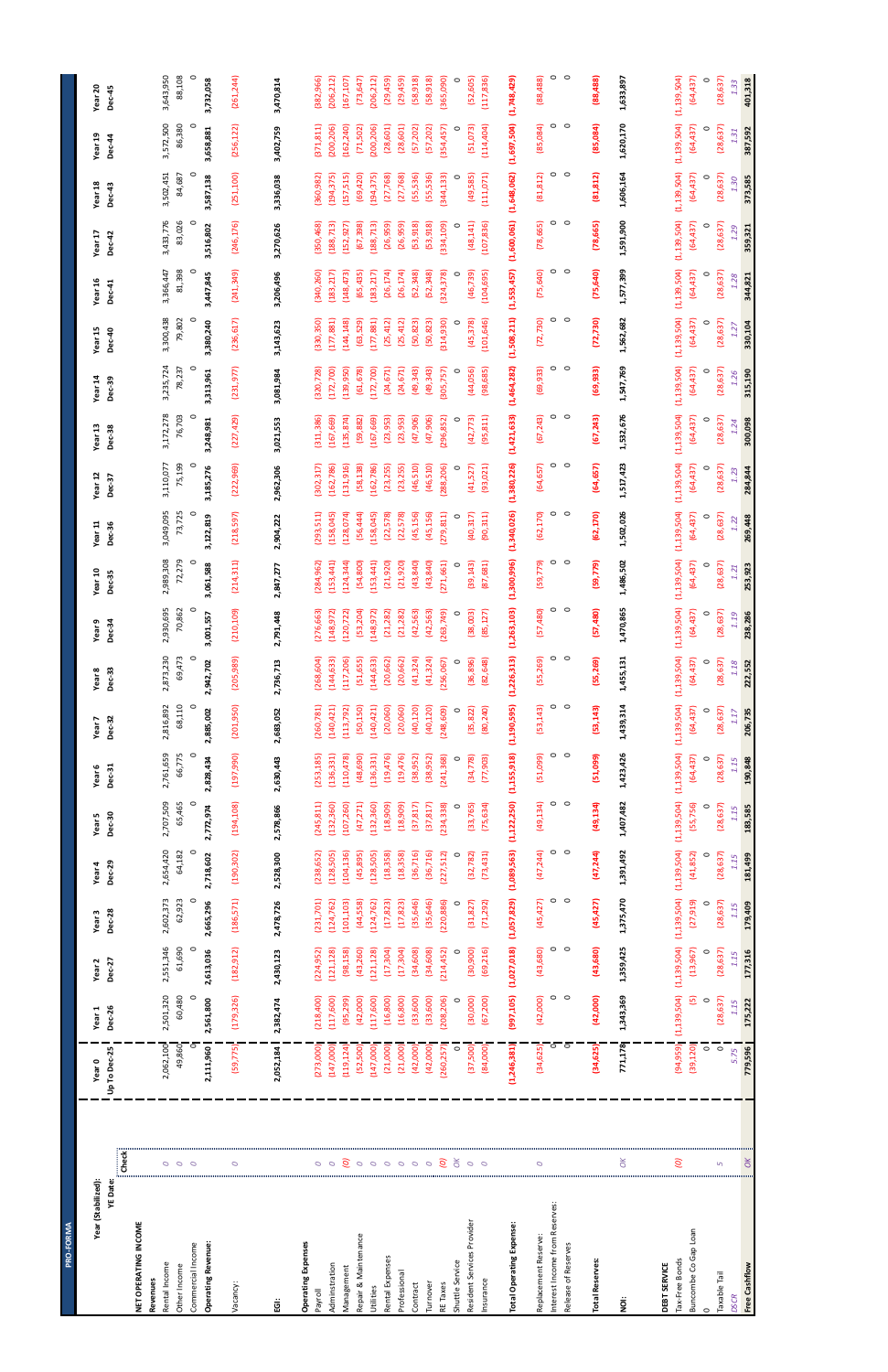#### **FY 23 AHSP Application Staff Summary: MHO: New Construction**

#### **Deaverview Redevelopment Phase I**

| 82<br><b>Units to Be</b><br><b>Constructed</b> | <b>AHSP Request Per</b><br><b>Unit</b>    | $\mid$ \$14,634 $\mid$ \$1.00 : \$12.71 $\mid$ <80% $\mid$<br><b>Leverage Ratio</b><br>AHSP \$: Other \$ | <b>AMI Target</b> | 30 <sub>yr</sub><br><b>Period of</b><br><b>Affordability</b> |
|------------------------------------------------|-------------------------------------------|----------------------------------------------------------------------------------------------------------|-------------------|--------------------------------------------------------------|
|                                                | \$200,648<br><b>Average Cost Per Unit</b> | \$247.49<br><b>Average Cost per Unit Square Foot</b>                                                     |                   | $(1, 2, 3,$ and 4<br><b>Bedrooms per Unit</b>                |

**Project Description:** Mountain Housing Opportunities, Inc . (MHO) has submitted a **New Construction Units for Rent Multifamily Loan** application requesting loan funds in the amount of **\$1,200,000** to support the Deaverview Redevelopment Phase One.

**Strategic Plan Community Focus Area:** Resident Well Being **Strategic Plan Vision:** Our residents are safe, healthy, and engaged in their community.

**Affordable Housing Goal (New):** Increase the supply of affordable housing for rent **Affordable Housing Objective (New):** Impact, by 2030, a total of 1,500 to 1,850 rental units for households at <80% AMI: with an average at <60% AMI across all households; where 1,200 to 1,480 of those units leverage the LIHTC program; and where 200 of those units are for households at <30% AMI

**AHSP Goal:** Preserve and increase the stock of affordable housing including rental developments. **AHSP Priority 2**: Construction Loans for Multifamily Developments with Units for Rent and Which Seek Low Income Housing Tax Credit (LIHTC) Funding

**Summary**: MHO's request (\$1,200,000) is intended to support the \$16,452,879 Deaverview Redevelopment Phase I 82-unit project. The proposed unit mix includes 40 units for households at  $\leq 60\%$ AMI; 21 units for households at <50% AMI; and 21 units for households at <30% AMI. The proposed unit mix includes 48 one-bedroom units, 16 two-bedroom units, 14 three-bedroom units, and 4 fourbedroom units.

The project is seeking 9% Low Income Housing Tax Credits (LIHTC) from the North Carolina Housing Finance Agency (NCHFA).

The capital stack includes \$7.1M in LIHTC (9%); \$4.8M in 35-year fully amortizing permanent loan; \$1.2M in HACA deferred loan; \$1.2M in HOME Grant, and a \$800K NCHFA RPP deferred or cash flow loan. The project was determined ineligible for the \$1.2M HOME Grant in the current cycle and can potentially reapply in a future cycle; however, HACA is seeking a grant from the City of Asheville bond funding in place of this request in the original capital stack.

The project revenues are based collecting fair market rent revenues for select units from the Housing Authority of the City of Asheville (HACA) vouchers. HACA confirmed MHO has applied for vouchers.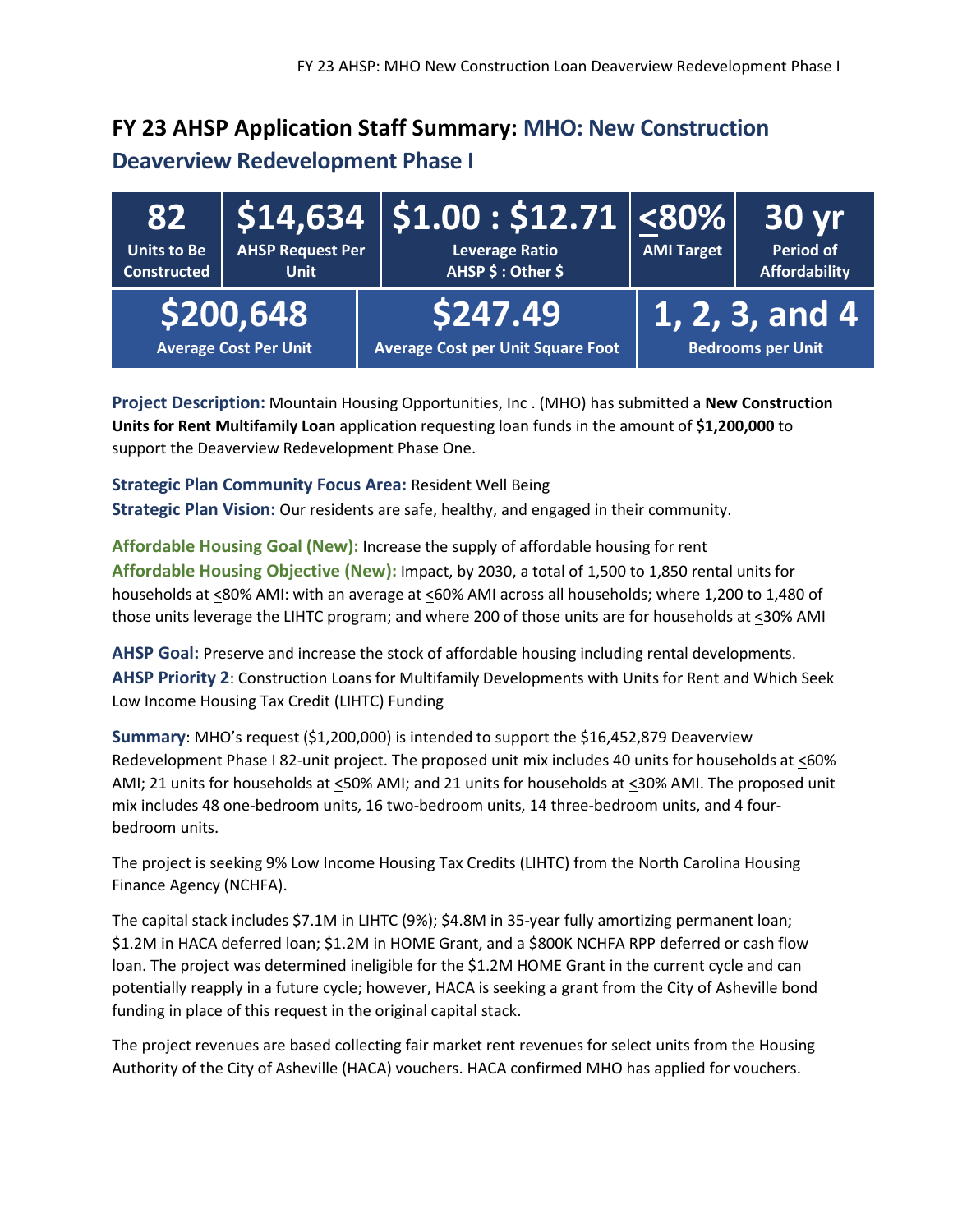The project does not have an existing commitment from the County. The project is in the City of Asheville but does not have a commitment of funding support from the City of Asheville.

The site is currently owned by the Housing Authority of the City of Asheville.

**Requested Exceptions to Program Guidelines:** The requested loan terms are a 30-year deferred term at 0% interest with lump sum payment at the end of the 30-year period. The optional loan terms for a LIHTC project are a 20-year term, at an interest rate of 2%, with annual interest payment from cashflow with principal balloon. The anticipated break ground date (June 2023) is later than the required scheduled break ground date (January 2023).

**Finance Department Assessment of Audits and Financial Position:** MHO has timely audits free of qualifications and findings. As of December 31, 2020, MHO's financial show a reasonably healthy financial position.

**Alignment with New Affordable Housing Goals and Objectives:** This project would address the goal of increasing the supply of affordable housing for rent. This project is anticipated to create 82 new affordable housing units for rent, which represents: 4.43% of the first stated goal (1,850 rental units); 4.43% of the second stated goal (1,850 rental units averaging <60% AMI), 5.54% of the third stated goal (1,480 rental units leveraging the LIHTC program); and 10.5% of the fourth stated goal (200 units for households at <30% AMI).

**Recommendation**: Community Development Division staff reviewed the project based on the FY23 AHSP guidelines acknowledging the requested exceptions.

As noted in the AHSP guidance, requests for interest only payments do not guarantee award of a loan on those terms. MHO has requested an extended repayment period and has not indicated a willingness to consider deferring developer fees. The applicant has not clearly demonstrated the proposed loan and its structure are necessary for project viability or a clear path to repayment.

The proforma suggests that, by year 20, with a 7% vacancy rate:

- \$6,892,298 Net Operating Income would be realized,
- \$5,993,302 in Minimum DSCR (1.15) would be required,
- \$5,878,920 in Debt Service (FHA Permanent Loan) would be anticipated,
- \$114,382 in Debt Service would be available for Cashflow Debt, and
- \$746,485 in additional Cashflow (beyond DSCR) would be available after asset management fees (\$152,510) are realized.

The proforma suggests that, by year 20, should the property achieve a 0% vacancy rate (unlikely but theoretically possible), \$1,513,509 in additional cashflow for use at the discretion of developer would be available. Somewhere between 0% and 5% vacancy is likely given the demand for affordable housing. As a reminder, 7% vacancy is the standard rate in LIHTC proformas.

Additional cashflow, though unknown, would likely be generated if any additional housing choice vouchers (some are contemplated in the proforma) are used at the project, which allows for collection of fair market rents.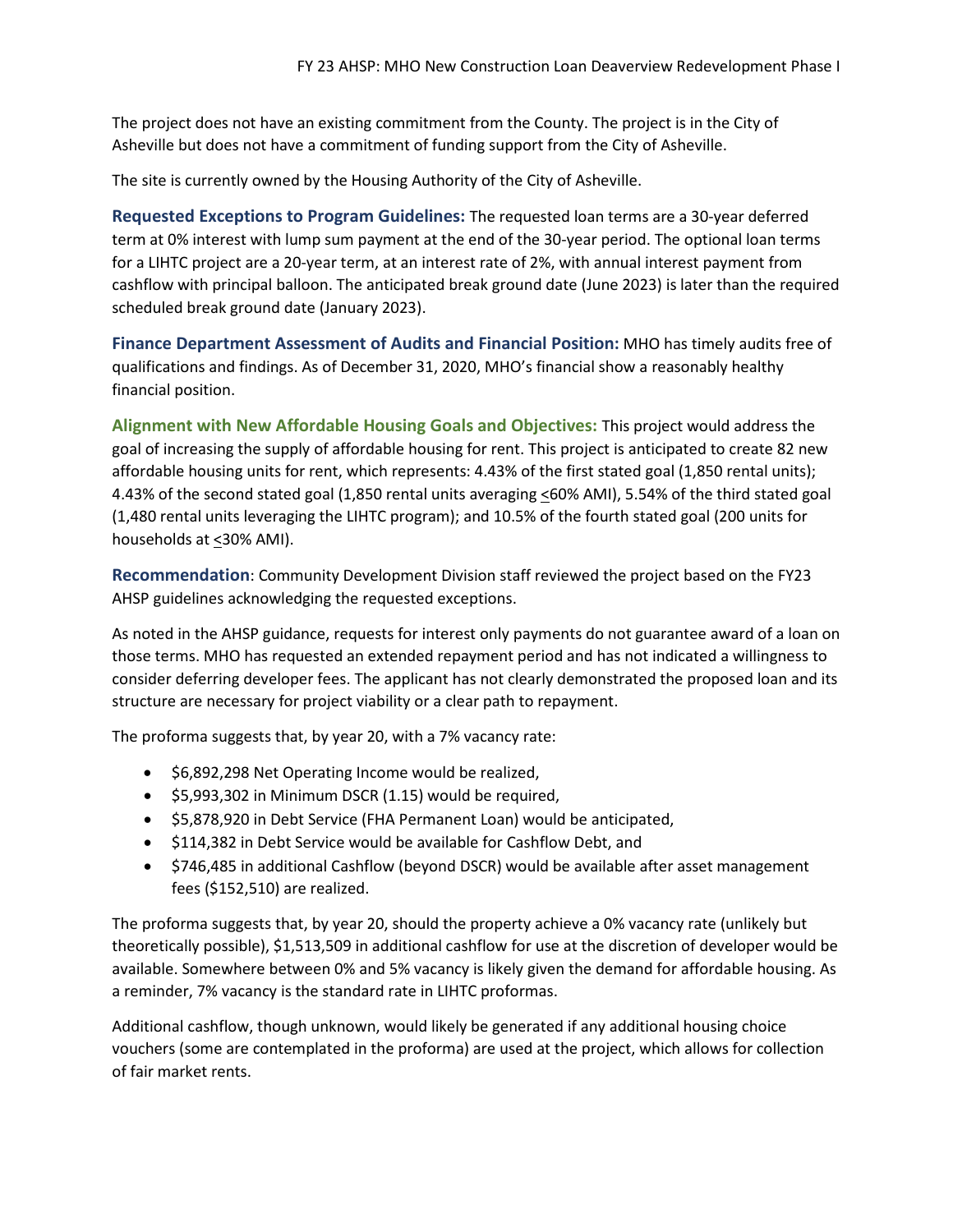MHO's capital stack indicates two (2) loans expected to be repaid through cashflow: RPP Loan (\$800,000) and AHSP loan (\$1,200,000).

Community Development Division staff notes that the project addresses the Affordable Housing Committee's second highest priority; however, the capital stack is uncertain and a path to repayment is extremely limited.

Staff understands that the HACA applied for \$1,200,000 in Buncombe County ARPA funds as an alternative to this AHSP request from MHO. As part of this ARPA funding request an extension of affordability to a 50-year period has been offered.

Consideration of a loan up to \$1,200,000 with a 20-year term, at an interest rate of 2%, with annual payment from cashflow, is recommended if changing elements of the capital stack are clarified and it is understood (barring MHO applying additional payments from additional cashflow against the loan) there will likely be a request for refinance and/or forgiveness at year 20. To extend an award, there must be a willingness to provide exception to AHSP guidelines including allowing a breaking ground date after January 2023. Proforma analysis suggests it is possible as little as \$68,629 in payments (interest) would be made by year 20 leaving a total of \$1,611,370 due in year 20.

**Attachments:** Project Summary Sheet; Applicant Provided Proforma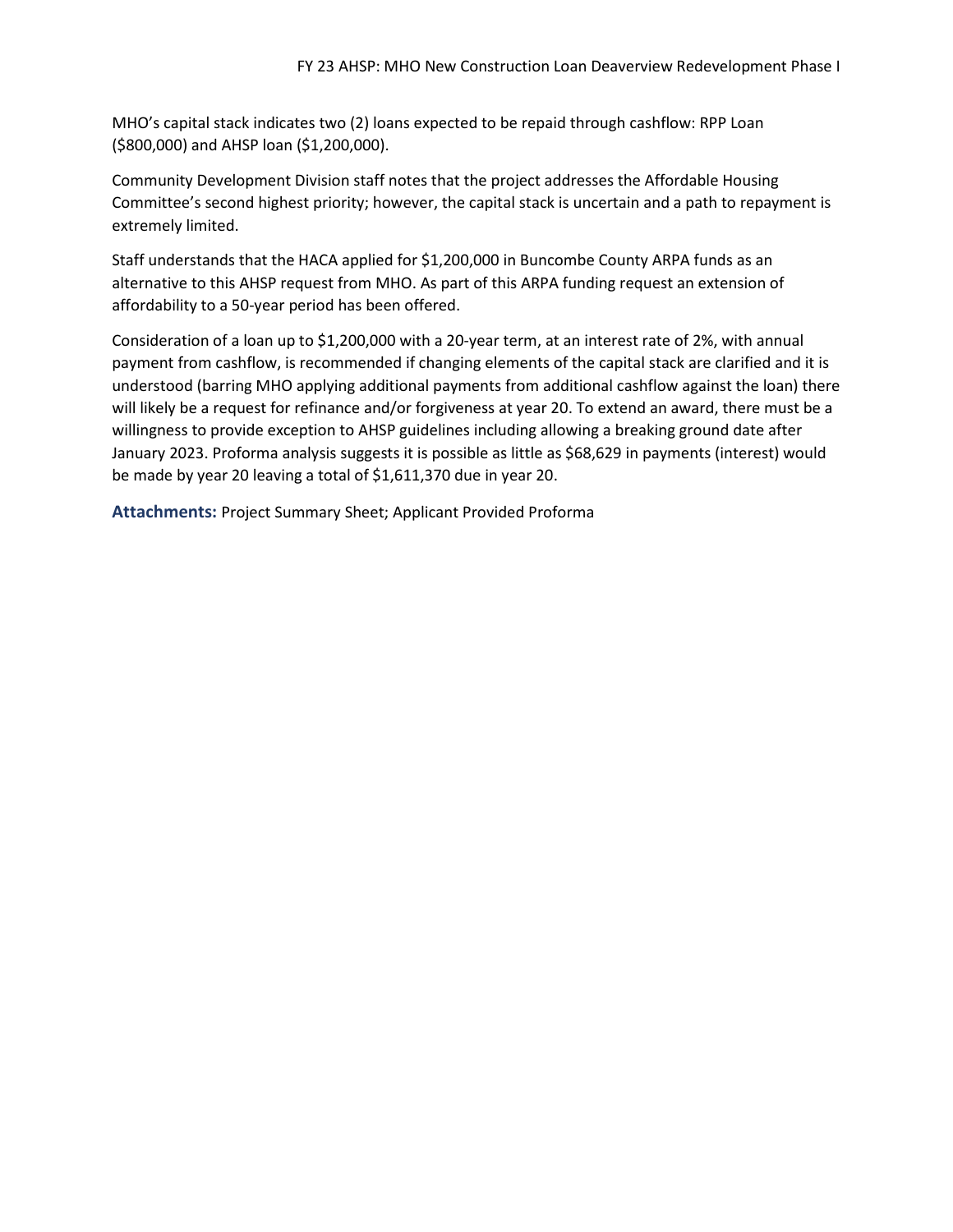| <b>PROJECT SUMMARY SHEET</b>                                                                                                 | Y/N |
|------------------------------------------------------------------------------------------------------------------------------|-----|
| <b>Project Description/Narrative</b>                                                                                         |     |
| Clearly affordable housing focused                                                                                           | Υ   |
| Aligns with all components of the application                                                                                | Υ   |
| Aligns with all guidelines of the AHSP program                                                                               | N   |
| Aligns with the selected strategic goal                                                                                      | Υ   |
| <b>Designed to Serve Households with AMI</b>                                                                                 |     |
| <80%                                                                                                                         | Υ   |
| <50%                                                                                                                         | Υ   |
| $30%$                                                                                                                        | Υ   |
| <b>Designed to Serve</b>                                                                                                     |     |
| General populous eligible for the program                                                                                    | Υ   |
| Individuals who are age 55 or older                                                                                          | Υ   |
| Individuals with a disability                                                                                                | Υ   |
| Individuals who are hard to house                                                                                            | N   |
| Individuals who are homeless                                                                                                 | Υ   |
| Individuals who are BIPOC                                                                                                    | Υ   |
| Individuals who are justice involved                                                                                         | N   |
| Individuals who have vouchers                                                                                                | Υ   |
| <b>Project Expenses</b>                                                                                                      |     |
| Complete                                                                                                                     | Υ   |
| Reasonable                                                                                                                   | Υ   |
| <b>Project Sources</b>                                                                                                       |     |
| Complete                                                                                                                     | N   |
| Reasonable                                                                                                                   | Y   |
| Includes leveraging additional investment (non-AHSP funds)                                                                   | Υ   |
| <b>Project Schedule</b>                                                                                                      |     |
| Complete                                                                                                                     | Υ   |
| Reasonable                                                                                                                   | Υ   |
| <b>Project Team</b>                                                                                                          |     |
| Relevant experience and qualifications to complete the project                                                               | Υ   |
| <b>Project History</b>                                                                                                       |     |
| Indicates success in completing projects in the program category                                                             | Υ   |
| <b>Applicant</b>                                                                                                             |     |
| Has timely audits free of qualifications and findings which would adversely<br>indicate ability to manage an AHSP allocation | Υ   |
| Shows a healthy financial position                                                                                           | Υ   |
| Is a non-profit applicant                                                                                                    | Υ   |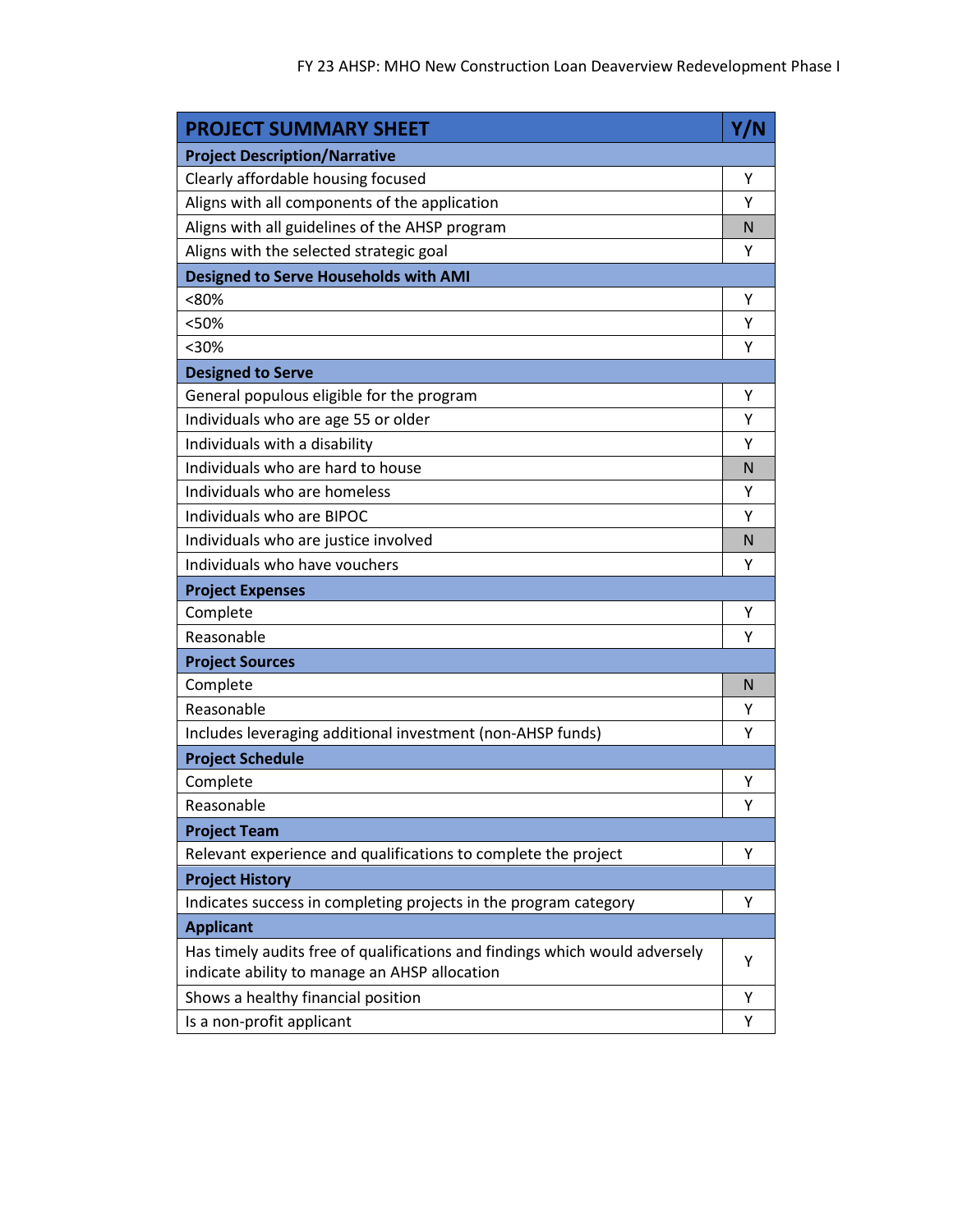| <b>CONSTRUCTION PROJECT ADDITIONAL SUMMARY INFO</b>                      |   |
|--------------------------------------------------------------------------|---|
| Project                                                                  |   |
| Preserves long-term affordability beyond the loan term                   | N |
| Emphasizes quality design and construction                               | Υ |
| Participates in an energy efficiency program                             | Υ |
| Contains mixed unit types (affordable, workforce, market)                | N |
| Contains mixed unit types (multifamily and single family)                | N |
| Contains mixed unit types (units with varied number of bedroom (1,2,3+)) | Υ |
| Is geographically separated from other affordable housing projects       | N |
| Is coordinated with employment, services, and existing infrastructure    | Υ |
| Is located within 3/4 miles of a public transportation route             |   |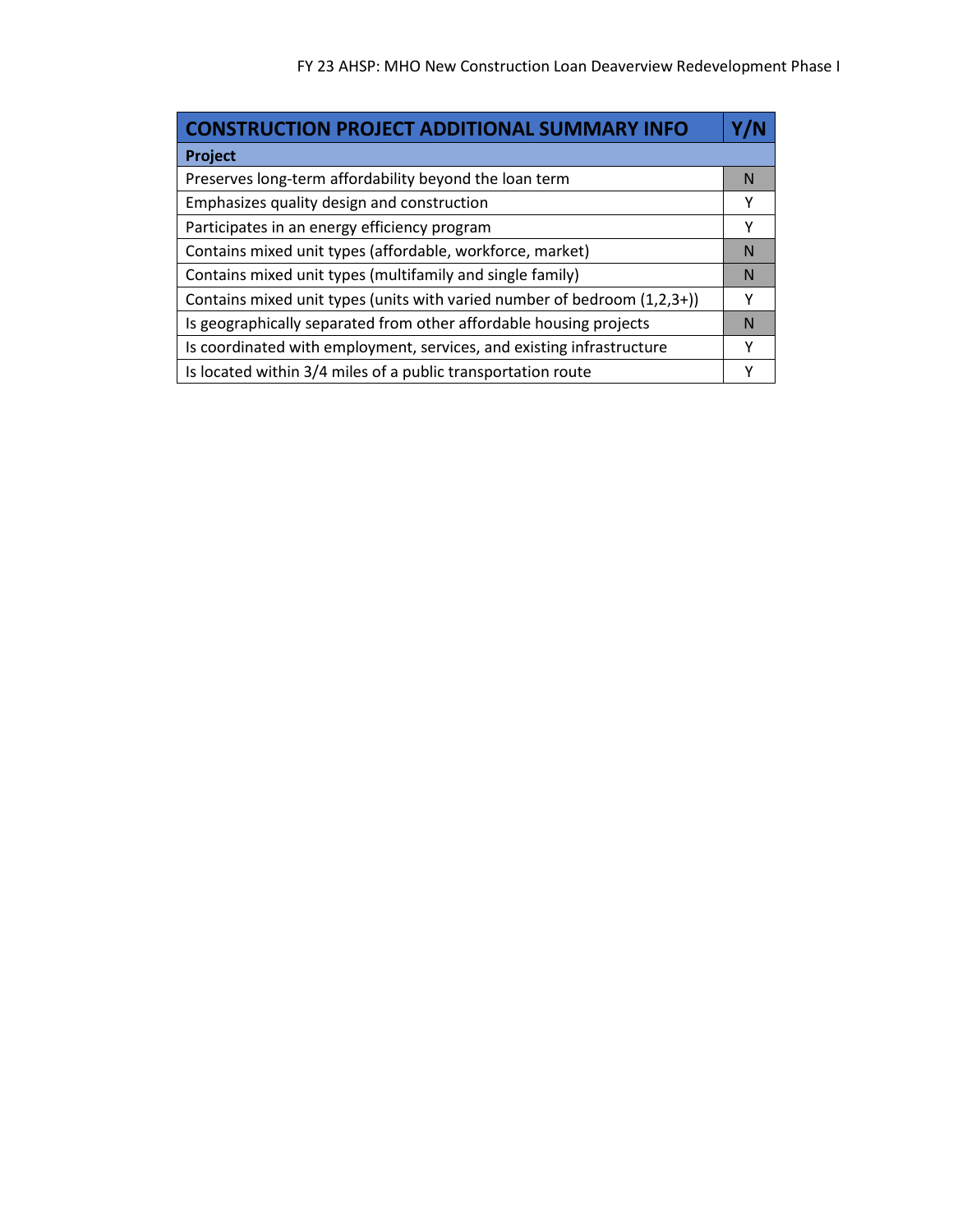| Operating Pro Forma                                                      | 12/31/2021 12/31/2022 12/31/2023 12/31/2024 12/31/2025 12/31/2026 12/31/2027<br>Year <sub>1</sub> | Year <sub>2</sub>       | Year <sub>3</sub>       | Year 4                  | Year <sub>5</sub>       | Year 6                  | 12/31/2028<br>Year <sub>7</sub> | 12/31/2029 12/31/2030 12/31/2031<br>Year <sub>8</sub> | Year <sub>9</sub>       | Year 10                 | 12/31/2032 12/31/2033<br>Year 11 | Year 12                 | Year 13                                       | 12/31/2034 12/31/2035 12/31/2036<br>Year 14 | Year 15                  | 12/31/2037 12/31/2038 12/31/2039 12/31/2040 12/31/2041<br>Year 16 | Year 17                  | Year 18                  | Year 19                      | Year 20                  |
|--------------------------------------------------------------------------|---------------------------------------------------------------------------------------------------|-------------------------|-------------------------|-------------------------|-------------------------|-------------------------|---------------------------------|-------------------------------------------------------|-------------------------|-------------------------|----------------------------------|-------------------------|-----------------------------------------------|---------------------------------------------|--------------------------|-------------------------------------------------------------------|--------------------------|--------------------------|------------------------------|--------------------------|
| Gross TC Rent<br>1BR, 30%<br>1BR, 50%<br>Income                          | 107,280<br>107,280                                                                                | 109,426<br>109,426      | 111,614<br>111,614      | 113,846<br>113,846      | 116,123<br>116,123      | 118,446<br>118,446      | 120,815<br>120,815              | 123,231<br>123,231                                    | 125,696<br>125,696      | 128,210<br>128,210      | 130,774<br>130,774               | 133,389<br>133,389      | 136,057<br>136,057                            | 138,778<br>138,778                          | 141,554<br>141,554       | 144,385<br>144,385                                                | 147,272<br>147,272       | 150,218<br>150,218       | 153,222<br>153,222           | 156,287<br>156,287       |
| 1BR, 60%                                                                 |                                                                                                   |                         |                         |                         |                         |                         |                                 |                                                       |                         |                         |                                  |                         |                                               |                                             |                          |                                                                   |                          |                          |                              |                          |
| 1BR, 70%                                                                 | 243,360                                                                                           | 248,227                 | 253, 192                | 258,256                 | 263,421                 | 268,689                 | 274,063                         | 279,544                                               | 285,135                 | 290,838                 | 296,654                          | 302,588                 | 308,639                                       | 314,812                                     | 321,108                  | 327,531                                                           | 334,081                  | 340,763                  | 347,578                      | 354,530                  |
| 2BR, 30%                                                                 | 53,760                                                                                            | 54,835                  | 55,932                  | 57,051                  | 58,192                  | 59,355                  | 60,542                          | 61,753                                                | 62,988                  | 64,248                  | 65,533                           | 66,844                  | 68,181                                        | 544<br>69,                                  | 70,935                   | 72,354                                                            | 73,801                   | 75,277                   | 76,783                       | 78,318                   |
| 2BR, 50%<br>2BR, 60%                                                     | 53,760                                                                                            | 54,835                  | 55,932                  | 57,051                  | 58,192                  | 59,355                  | 60,542                          | 61,753                                                | 62,988                  | 64,248                  | 65,533                           | 66,844                  | 68,181                                        | 69,544                                      | 70,935                   | 72,354                                                            | 73,801                   | 75,277                   | 76,783                       | 78,318                   |
| 2BR, 70%                                                                 | 73,008                                                                                            | 74,468                  | 75,958                  | 77,477                  | 79,026                  | 80,607                  | 82,219                          | 83,863                                                | 85,541                  | 87,251                  | 88,996                           | 90,776                  | 92,592                                        | 94,444                                      | 96,333                   | 98,259                                                            | 100,224                  | 102,229                  | 104,273                      | 106,359                  |
| 3BR, 30%                                                                 | 52,176                                                                                            | 53,220                  | 54,284                  | 55,370                  | 56,477                  | 57,607                  | 58,759                          | 59,934                                                | 61,132                  | 62,355                  | 63,602                           | 64,874                  | 66,172                                        | 67,495                                      | 68,845                   | 70,222                                                            |                          | 73,059                   | 74,520                       | 76,011                   |
| 3BR,50%                                                                  | 52,176                                                                                            | 53,220                  | 54,284                  | 55,370                  | 56,477                  | 57,607                  | 58,759                          | 59,934                                                | 61,132                  | 62,355                  | 63,602                           | 64,874                  | 66,172                                        | 67,495                                      | 68,845                   | 70,222                                                            | 71,626<br>71,626         | 73,059                   | 74,520                       | 76,011                   |
| 3BR, 60%                                                                 |                                                                                                   |                         |                         |                         |                         |                         |                                 |                                                       |                         |                         |                                  |                         |                                               |                                             |                          |                                                                   |                          |                          |                              |                          |
| 3BR, 70%                                                                 | 84,384                                                                                            | 86,072                  | 87,793                  | 89,549                  | 91,340                  | 93,167                  | 95,030                          | 96,931                                                | 98,869                  | 100,847                 | 102,864                          | 104,921                 | 107,019                                       | 109,160                                     | 111,343                  | 113,570                                                           | 115,841                  | 118,158                  | 120,521                      | 122,932                  |
| 3BR, 30%                                                                 |                                                                                                   |                         |                         |                         | ı.                      | ı.                      |                                 |                                                       |                         |                         |                                  |                         |                                               |                                             |                          |                                                                   |                          |                          |                              |                          |
| 3BR, 60%<br>3BR,50%                                                      |                                                                                                   |                         |                         |                         |                         |                         |                                 |                                                       |                         |                         |                                  |                         |                                               |                                             |                          |                                                                   |                          |                          |                              |                          |
| 3BR, 70%                                                                 | 62,688                                                                                            | 63,942                  | 65,221                  | 66,525                  | 67,856                  | 69,213                  | 70,597                          | 72,009                                                | 73,449                  | 74,918                  | 76,416                           | 77,945                  | 79,504                                        | 81,094                                      | 82,715                   | 84,370                                                            | 86,057                   | 87,778                   | 89,534                       | 91,325                   |
|                                                                          |                                                                                                   |                         |                         |                         |                         |                         |                                 |                                                       |                         |                         |                                  |                         |                                               |                                             |                          |                                                                   |                          |                          |                              |                          |
| Other Income                                                             |                                                                                                   |                         |                         |                         |                         |                         |                                 |                                                       |                         |                         |                                  |                         |                                               |                                             |                          |                                                                   |                          |                          |                              |                          |
| Potential Gross Income                                                   | (62, 291)<br>889,872                                                                              | (63,537)<br>907,669     | (64, 808)<br>925,823    | (66, 104)<br>944,339    | (67, 426)<br>963,226    | (68,774)<br>982,491     | (70, 150)<br>,002,140           | (71,553)<br>1,022,183                                 | (72.984)<br>1,042,627   | (74, 444)<br>1,063,479  | (75, 932)<br>1,084,749           | (77, 451)<br>1,106,444  | (79,000)<br>1,128,573                         | 1,151,144                                   | (82, 192)<br>1,174,167   | (83, 836)<br>1,197,651                                            | (85, 512)<br>1,221,604   | (87, 222)<br>,246,036    | (88,967<br>1,270,956         | (90, 746)<br>1,296,375   |
| Effective Gross Income<br>Less: Vacancy                                  | 827,581                                                                                           | 844,133                 | 861,015                 | 878,236                 | 895,800                 | 913,716                 | 931,991                         | 950,630                                               | 969,643                 | 989,036                 | 1,008,817                        | 1,028,993               | 1,049,573                                     | 1,070,564                                   | 1,091,976                | 1,113,815                                                         | 1,136,091                | 1,158,813                | 1,181,989                    | 1,205,629                |
| 5,610<br>Operating Expenses<br>Expenses                                  | 460,027                                                                                           | 473,828                 | 488,043                 | 502,684                 | 517,765                 | 533,298                 | 549,297                         | 565,776                                               | 582,749                 | 600,231                 | 618,238                          | 636,785                 | 655,889                                       | 675,566                                     | 695,833                  | 716,708                                                           | 738,209                  | 760,355                  | 783,166                      | 806,661                  |
| <b>Total Operating Expenses</b>                                          | 460,027                                                                                           | 473,828                 | 488,043                 | 502,684                 | 517,765                 | 533,298                 | 549,297                         | 565,776                                               | 582,749                 | 600,231                 | 618,238                          | 636,785                 | 655,889                                       | 675,566                                     | 695,833                  | 716,708                                                           | 738,209                  | 760,355                  | 783,166                      | 806,661                  |
| NET OPERATING INCOME (NOI)                                               | 367,554                                                                                           | 370,304                 | 372,972                 | 375,551                 | 378,035                 | 380,418                 | 382,694                         | 384,855                                               | 386,894                 | 388,804                 | 390,578                          | 392,207                 | 393,684                                       | 394,999                                     | 396,143                  | 397,107                                                           | 397,882                  | 398,458                  | 398,824                      | 398,968                  |
| Less: Replacement Reserves                                               | 28,700                                                                                            | 29,848                  | 31,042                  | 32,284                  | 33,575                  | 34,918                  | 36,315                          | 37,767                                                | 39,278                  | 40,849                  | 42,483                           | 44,182                  | 45,950                                        | 47,788                                      | 49,699                   | 51,687                                                            | 53,755                   | 55,905                   | 58,141                       | 60,467                   |
| Cash flow from Operations                                                | 338,854                                                                                           | 340,456                 | 341,930                 | 343,268                 | 344,460                 | 345,500                 | 346,379                         | 347,087                                               | 347,616                 | 347,955                 | 348,095                          | 348,025                 | 347,734                                       | 347,211                                     | 346,444                  | 345,420                                                           | 344,128                  | 342,553                  | 340,683                      | 338,502                  |
| Principal Payments<br>Interest Payments<br>FHA Perm Loan<br>Debt Service | (241, 489)<br>(52, 458)                                                                           | (238, 805)<br>(55, 141) | (235, 984)<br>(57, 963) | (233, 018)<br>(60, 928) | (229, 901)<br>(64, 045) | (226, 624)<br>(67, 322) | (223, 180)<br>(70, 766)         | (219, 559)<br>(74, 387)                               | (215, 754)<br>(78, 192) | (211, 753)<br>(82, 193) | (207, 548)<br>(86, 398)          | (203, 128)<br>(90, 818) | (198, 481)<br>(95,465)                        | (193, 597)<br>(100, 349)                    | (188, 463)<br>(105, 483) | (183,066)<br>(110, 880)                                           | (177, 394)<br>(116, 553) | (171, 431)<br>(122, 516) | $(165, 162)$<br>$(128, 784)$ | (158, 574)<br>(135, 373) |
| Subtotal                                                                 | (293, 946)                                                                                        | (293, 946)              | (293, 946)              | (293, 946)              | (293, 946)              | (293, 946)              | (293, 946)                      | (293, 946)                                            | (293, 946)              | (293, 946)              | (293, 946)                       | (293, 946)              | (293, 946)                                    | (293, 946)                                  | (293, 946)               | (293, 946)                                                        | (293, 946)               | (293, 946)               | (293, 946)                   | (293, 946)               |
| Interest Payments<br>Soft Loan                                           |                                                                                                   |                         |                         |                         |                         |                         |                                 |                                                       |                         |                         |                                  |                         |                                               |                                             |                          |                                                                   |                          |                          |                              |                          |
| Principal Payments                                                       |                                                                                                   |                         |                         |                         |                         |                         |                                 |                                                       |                         |                         |                                  |                         |                                               |                                             |                          |                                                                   |                          |                          |                              |                          |
| Subtotal                                                                 |                                                                                                   |                         | ï                       |                         | J.                      |                         |                                 |                                                       |                         |                         |                                  |                         |                                               |                                             |                          |                                                                   |                          |                          |                              |                          |
| <b>Total Debt Service</b>                                                | (293, 946)                                                                                        | (293, 946)              | (293, 946)              | (93, 946)               | (293, 946)              | (293, 946)              | (293, 946)                      | (293, 946)                                            | (293, 946)              | (293, 946)              | (293, 946)                       | (293, 946)              | (293, 946)                                    | (293, 946)                                  | (293, 946)               | (293, 946)                                                        | (293, 946)               | (293, 946)               | (293, 946)                   | (293, 946)               |
| CASH FLOW AFTER FINANCING<br>Less: Investor Asset Management Fee         | (8, 200)<br>44,907                                                                                | (8,446)<br>46,510       | 47,984<br>(8,699)       | (8,960)<br>49,321       | (9, 229)<br>50,514      | (9,506)<br>51,554       | (9,791)<br>52,433               | (10, 085)<br>53,141                                   | 53,670<br>(10,388)      | 54,009<br>(10,699)      | (11, 020)<br>54,149              | (11, 351)<br>54,079     | (11, 691)<br>53,788                           | 53,265<br>(12,042)                          | 52,497<br>(12,403)       | 51,474                                                            | 50,182                   | 48,607                   | 46,736                       | 44,556                   |
|                                                                          | 36,707                                                                                            | 38,064                  | 39,285                  | 40,361                  | 41,285                  | 42,048                  | 42,642                          | 43,056                                                | 43,282                  | 43,310                  | 43,129                           | 42,728                  | 42,097                                        | 41,223                                      | 40,094                   | 51,474                                                            | 50,182                   | 48,607                   | 46,736                       | 44,556                   |
| <b>DSCR</b>                                                              | 1.153                                                                                             | 1.16                    | $1.16$                  | 1.17                    | 1.17<br>7.79%           | 1.18                    | $\frac{1.18}{7.88\%}$           | 1.18<br>7.93%                                         | 1.18<br>7.97%           | $1.18$<br>8.01%         | $1.18$<br>8.05%                  | 1.18<br>8.08%           | $\begin{array}{c} 1.18 \\ 8.11\% \end{array}$ | $1.18$<br>8.14%                             | $1.18$<br>8.16%          | $\begin{array}{c} 1.18 \\ 8.18\% \end{array}$                     | $1.17$<br>8.20%          | 1.17                     | $1.16$<br>8.22%              | 1.15                     |
| Debt Yield                                                               | 7.57%                                                                                             | 7.63%                   | 7.68%                   | 7.74%                   |                         | 7.84%                   |                                 |                                                       |                         |                         |                                  |                         |                                               |                                             |                          |                                                                   |                          | 8.21%                    |                              | 8.22%                    |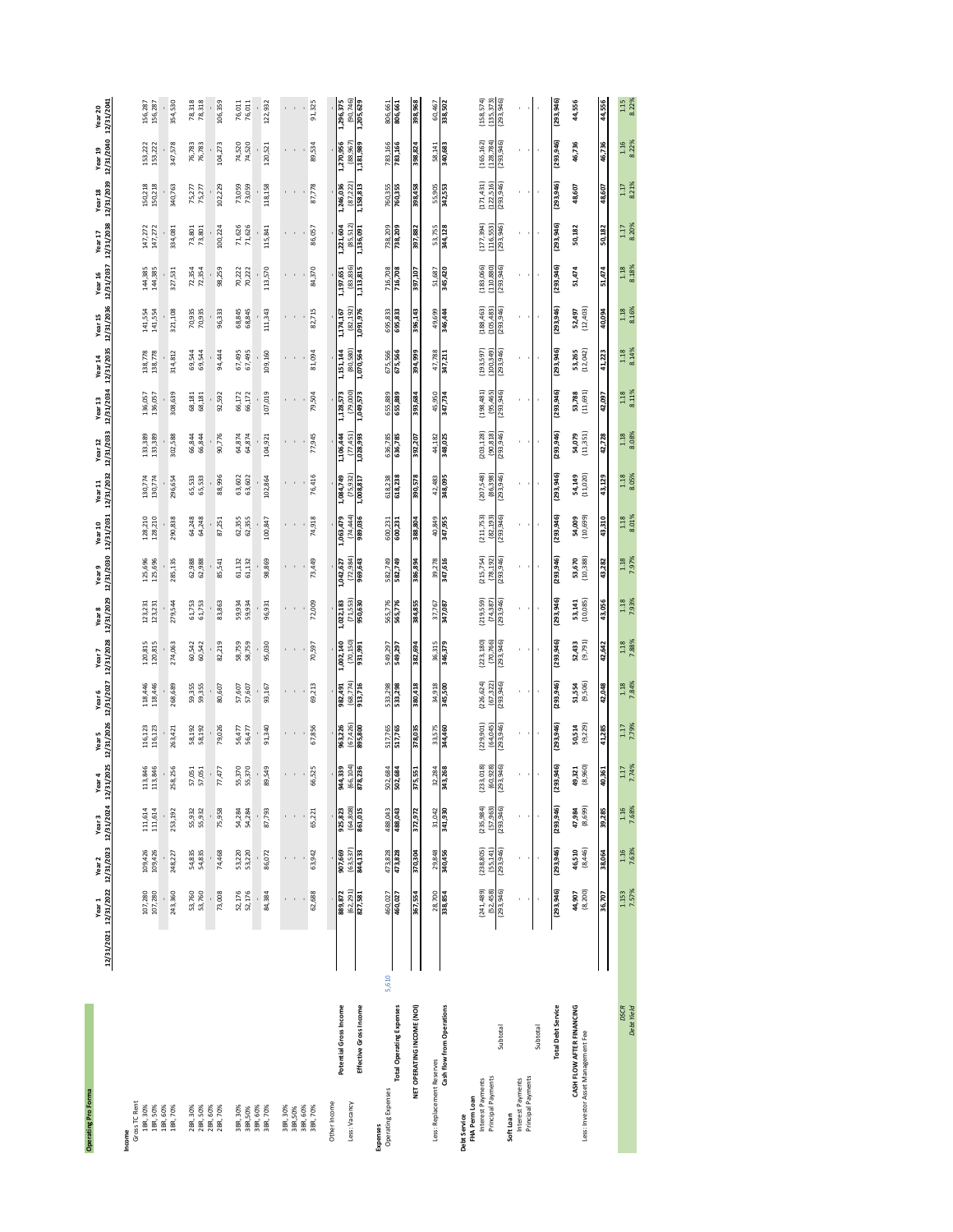### **FY 23 AHSP Application Staff Summary: MHO: New Construction**

#### **Lakeshore Villas**

| <b>Units to Be</b><br><b>Constructed</b> | <b>AHSP Request Per</b><br><b>Unit</b>    | $\mid$ 120 $\mid$ \$10,000 $\mid$ \$1.00 : \$17.55 $\mid$ <80% $\mid$<br><b>Leverage Ratio</b><br>AHSP \$ : Other \$ | <b>AMI Target</b> | <b>30 yr</b><br><b>Period of</b><br><b>Affordability</b> |
|------------------------------------------|-------------------------------------------|----------------------------------------------------------------------------------------------------------------------|-------------------|----------------------------------------------------------|
|                                          | \$204,418<br><b>Average Cost Per Unit</b> | \$209.50<br><b>Average Cost per Unit Square Foot</b>                                                                 |                   | 1, 2, and 3<br><b>Bedrooms per Unit</b>                  |

**Project Description:** Mountain Housing Opportunities, Inc. (MHO) has submitted a **New Construction Units for Rent Multifamily Loan** application requesting loan funds in the amount of **\$1,200,000** to support the Lakeshore Villas project.

**Strategic Plan Community Focus Area:** Resident Well Being **Strategic Plan Vision:** Our residents are safe, healthy, and engaged in their community.

**Affordable Housing Goal (New):** Increase the supply of affordable housing for rent **Affordable Housing Objective (New):** Impact, by 2030, a total of 1,500 to 1,850 rental units for households at <80% AMI: with an average at <60% AMI across all households; where 1,200 to 1,480 of those units leverage the LIHTC program; and where 200 of those units are for households at <30% AMI

**AHSP Goal:** Preserve and increase the stock of affordable housing including rental developments. **AHSP Priority 2**: Construction Loans for Multifamily Developments with Units for Rent and Which Seek Low Income Housing Tax Credit (LIHTC) Funding

**Summary**: MHO's request (\$1,200,000) is intended to support the \$24,569,066 Lakeshore Villas 120 unit project. The proposed unit mix includes 83 units for households at  $\leq$  60% AMI and 37 units for households at <40% AMI. The proposed unit mix includes 35 one-bedroom units, 64 two-bedroom units, and 21 three-bedroom units.

The project is seeking 4% Low Income Housing Tax Credits (LIHTC) from the North Carolina Housing Finance Agency (NCHFA).

The capital stack includes \$9.9M in LIHTC (4%); \$8.8M in HUD 221d4 loan; and a \$2.2M potential Dogwood Health Trust grant.

The project has an existing \$2,313,846 commitment from the County in the form of an ARPA grant (which will become a repayable loan should the project not advance) to assist with site acquisition. This grant includes additional contingency funding.

The project is located outside the City of Asheville and is not eligible for funding support from the City of Asheville.

The site is currently owned by MHO.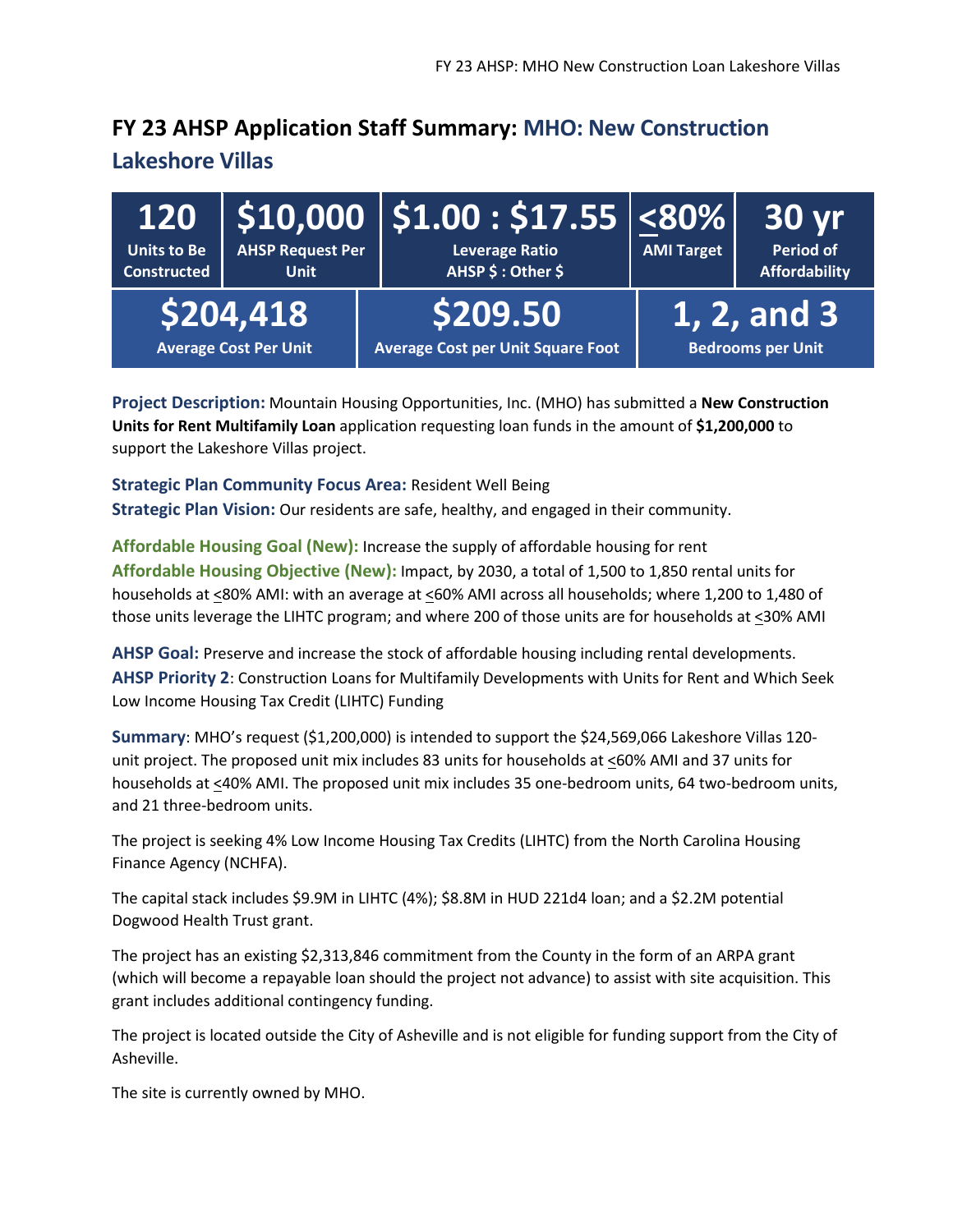**Requested Exceptions to Program Guidelines:** The requested loan terms are a 30-year deferred term at 0% interest with lump sum payment at the end of the 30-year period. The optional loan terms for a LIHTC project are a 20-year term, at an interest rate of 2%, with annual interest payment from cashflow with principal balloon. The anticipated break ground date (July 2023) is later than the required scheduled break ground date (January 2023).

**Finance Department Assessment of Audits and Financial Position:** MHO has timely audits free of qualifications and findings. As of December 31, 2020, MHO's financial show a reasonably healthy financial position.

**Alignment with New Affordable Housing Goals and Objectives:** This project would address the goal of increasing the supply of affordable housing for rent. This project is anticipated to create 120 new affordable housing units for rent; however, it would impact 0 units in advancing the goal as those units are already considered supported by Buncombe County through the ARPA process. This 0 unit impact represents 0% of the stated goal.

**Recommendation**: Community Development Division staff reviewed the project based on the FY23 AHSP guidelines acknowledging the requested exceptions.

As noted in the guidance, requests for interest only payments do not guarantee award of a loan on those terms. MHO has requested an extended repayment period and (in the proforma only) a willingness to defer developer fees, but has not demonstrated that an alternative loan structure (to the standard offering for a LIHTC project) is necessary for project viability

The proforma suggests that, by year 20, and with a 7% vacancy rate:

- \$200,000 is available from cashflow to repay deferred developer fees,
- \$285,145 is available from cashflow to repay of County AHSP loan interest, and
- \$1,200,000 is available from cashflow to repay of County AHSP loan principal.

Additional cashflow, though unknown, would likely be generated if any housing choice vouchers are used at the project, which allows for the collection of fair market rents (not contemplated in the proforma).

Somewhere between 0% and 5% vacancy is likely given the demand for affordable housing. As a reminder, 7% vacancy is the standard rate in LIHTC proformas.

MHO has not clearly demonstrated that the requested alternative loan structure is necessary for project viability. It appears that the proforma would support both the repayment of the deferred developer fee and an AHSP loan within a 20-year term, at an interest rate of 2%, with annual interest payment from cashflow with principal balloon if a conservative vacancy rate of 7% is achieved by the project.

Additional deferral of developer fee could reduce the overall loan request to the AHSP. The proforma suggests that a 40% deferred developer fee (\$720,000) and full repayment of a \$720,000 AHSP loan with a 20-year, at an interest rate of 2% with annual interest payment from cashflow with principal balloon are both achievable if a conservative vacancy rate of 7% is achieved by the project. This represents a point of further discussion between the County and developer.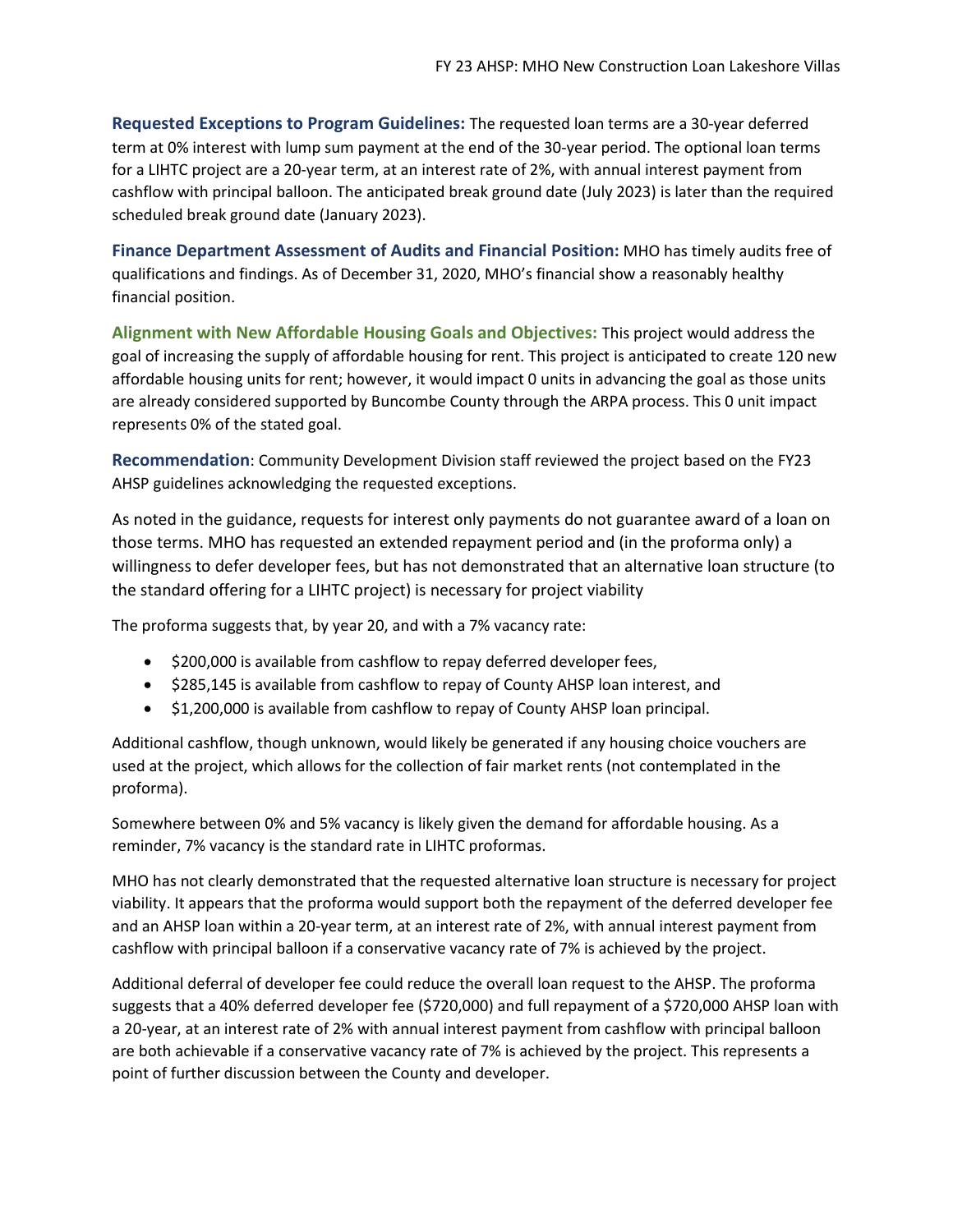Community Development Division staff notes that the project addresses the Affordable Housing Committee's second highest priority.

Consideration of a loan up to \$720,000 is recommended, acknowledging that a discussion about the desire to extend additional commitment to a project with significant Buncombe County ARPA grant funding is preferred. To extend an award, there must be a willingness to provide exception to AHSP guidelines including allowing a breaking ground date after January 2023.

**Attachments:** Project Summary Sheet; Staff Developed Amortization Schedules; Applicant Provided Proforma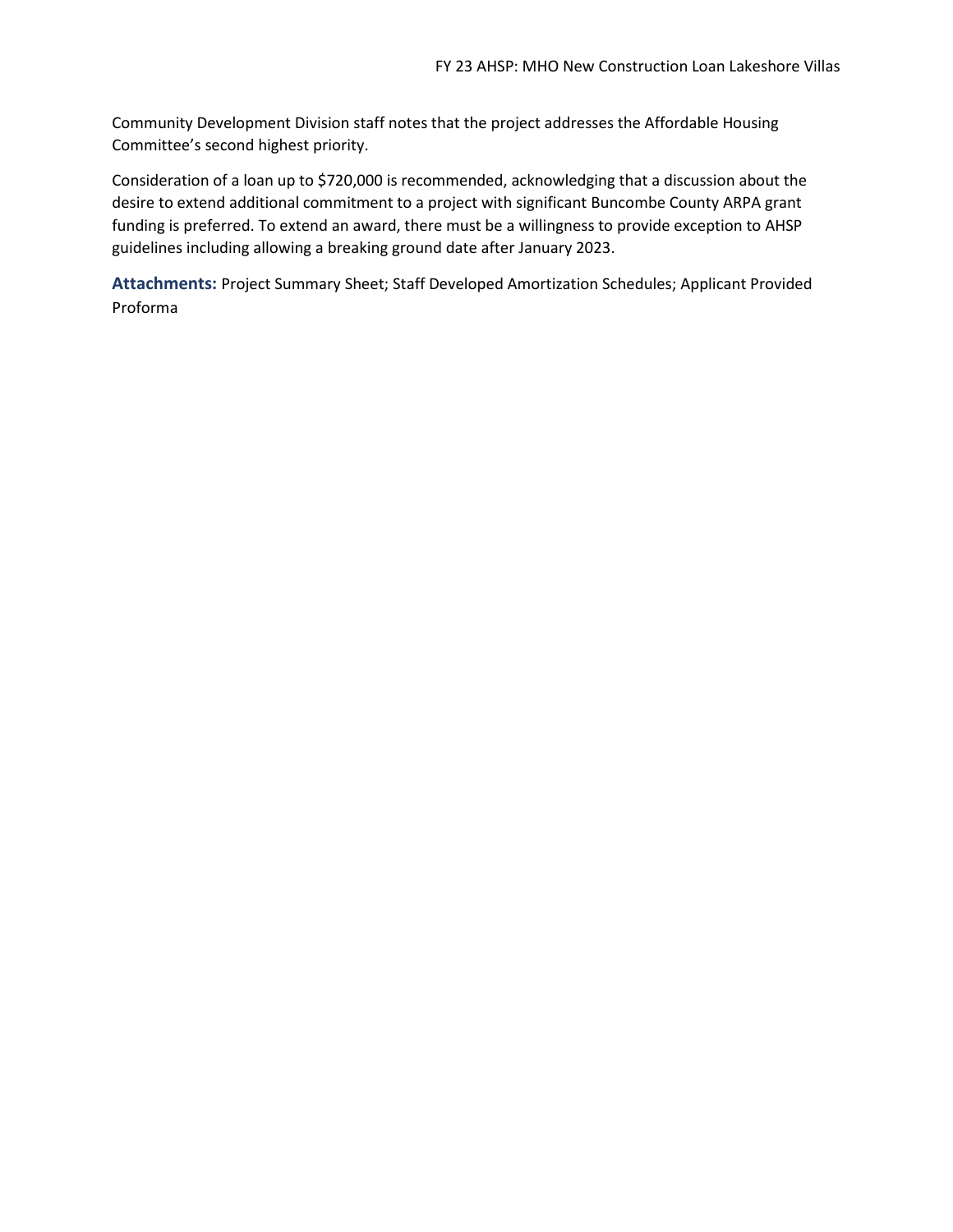| <b>PROJECT SUMMARY SHEET</b>                                                                                                 | Y/N |
|------------------------------------------------------------------------------------------------------------------------------|-----|
| <b>Project Description/Narrative</b>                                                                                         |     |
| Clearly affordable housing focused                                                                                           | Υ   |
| Aligns with all components of the application                                                                                | Υ   |
| Aligns with all guidelines of the AHSP program                                                                               | N   |
| Aligns with the selected strategic goal                                                                                      | Υ   |
| <b>Designed to Serve Households with AMI</b>                                                                                 |     |
| <80%                                                                                                                         | Υ   |
| <50%                                                                                                                         | Υ   |
| $<$ 30%                                                                                                                      | N   |
| <b>Designed to Serve</b>                                                                                                     |     |
| General populous eligible for the program                                                                                    | Υ   |
| Individuals who are age 55 or older                                                                                          | Υ   |
| Individuals with a disability                                                                                                | Υ   |
| Individuals who are hard to house                                                                                            | N   |
| Individuals who are homeless                                                                                                 | Υ   |
| Individuals who are BIPOC                                                                                                    | Υ   |
| Individuals who are justice involved                                                                                         | N   |
| Individuals who have vouchers                                                                                                | Υ   |
| <b>Project Expenses</b>                                                                                                      |     |
| Complete                                                                                                                     | Υ   |
| Reasonable                                                                                                                   | Υ   |
| <b>Project Sources</b>                                                                                                       |     |
| Complete                                                                                                                     | N   |
| Reasonable                                                                                                                   | Υ   |
| Includes leveraging additional investment (non-AHSP funds)                                                                   | Υ   |
| <b>Project Schedule</b>                                                                                                      |     |
| Complete                                                                                                                     | Υ   |
| Reasonable                                                                                                                   | Υ   |
| <b>Project Team</b>                                                                                                          |     |
| Relevant experience and qualifications to complete the project                                                               | Υ   |
| <b>Project History</b>                                                                                                       |     |
| Indicates success in completing projects in the program category                                                             | Υ   |
| <b>Applicant</b>                                                                                                             |     |
| Has timely audits free of qualifications and findings which would adversely<br>indicate ability to manage an AHSP allocation | Υ   |
| Shows a healthy financial position                                                                                           | Y   |
| Is a non-profit applicant                                                                                                    | Υ   |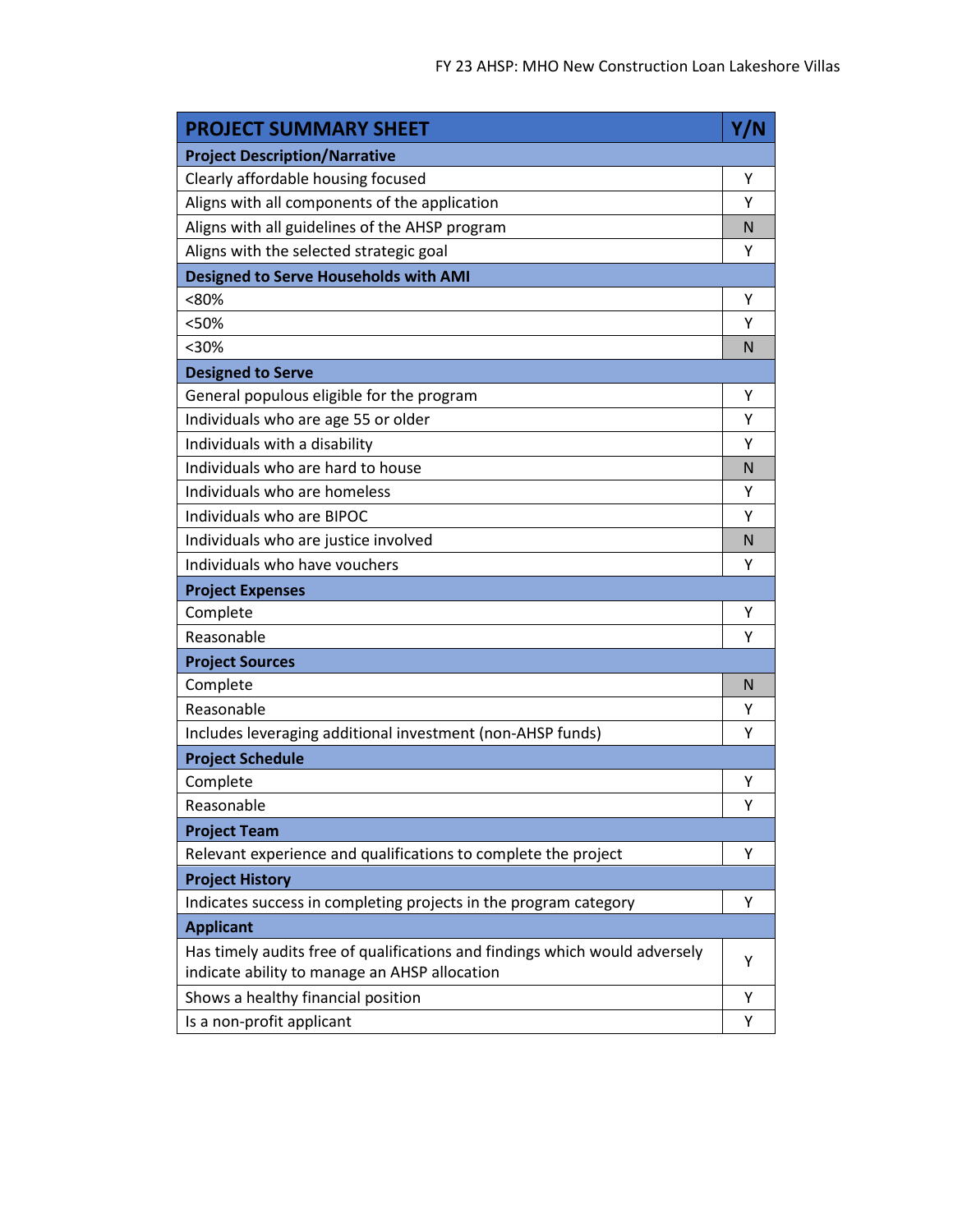÷

| <b>CONSTRUCTION PROJECT ADDITIONAL SUMMARY INFO</b>                      |   |
|--------------------------------------------------------------------------|---|
| Project                                                                  |   |
| Preserves long-term affordability beyond the loan term                   | N |
| Emphasizes quality design and construction                               | Υ |
| Participates in an energy efficiency program                             | Υ |
| Contains mixed unit types (affordable, workforce, market)                | N |
| Contains mixed unit types (multifamily and single family)                | N |
| Contains mixed unit types (units with varied number of bedroom (1,2,3+)) | Υ |
| Is geographically separated from other affordable housing projects       | γ |
| Is coordinated with employment, services, and existing infrastructure    | Υ |
| Is located within 3/4 miles of a public transportation route             |   |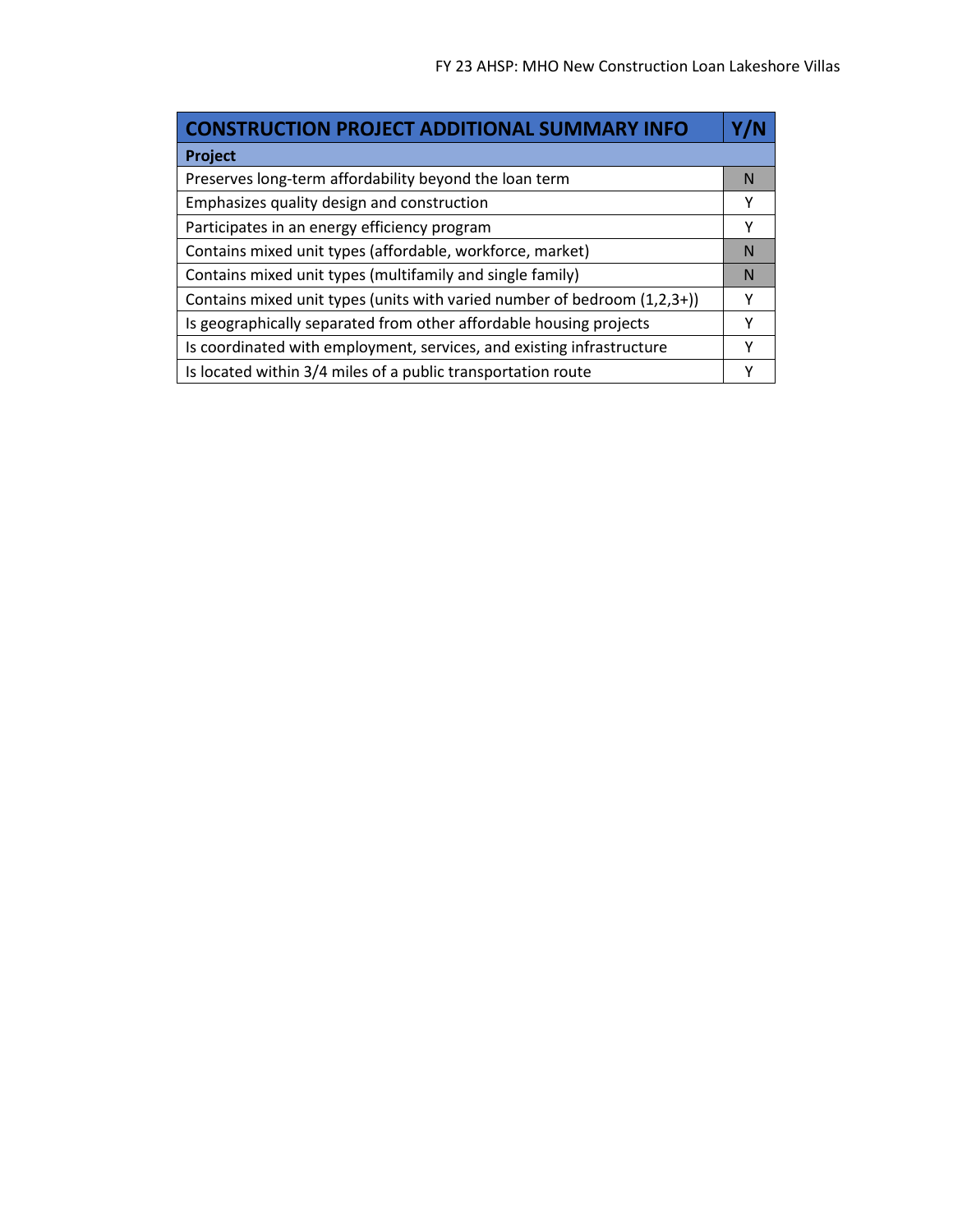| <b>Operating Pro Forma</b>                                           | 2/28/2025 2/28/2026 2/28/2027 2/29/2028 | Year <sub>1</sub>       | Year <sub>2</sub>        | Year <sub>3</sub>             | 2/28/2029<br>Year 4      | 2/28/2030<br>Year <sub>5</sub> | 2/28/2031<br>Year 6      | 2/29/2032<br>Year 7      | 2/28/2033<br>Year 8      | 2/28/2034<br>Year 9      | 2/28/2035<br>Year 10     | 2/29/2036<br>Year 11   | 2/28/2037<br>Year 12    | 2/28/2038<br>Year 13     | 2/28/2039<br>Year 14     | 2/29/2040<br>Year 15     | 2/28/2041<br>Year 16    | 2/28/2042<br>Year <sub>17</sub> | 2/28/2043<br>Year 18    | 2/29/2044<br>Year 19     | 2/28/2045<br>Year 20     |
|----------------------------------------------------------------------|-----------------------------------------|-------------------------|--------------------------|-------------------------------|--------------------------|--------------------------------|--------------------------|--------------------------|--------------------------|--------------------------|--------------------------|------------------------|-------------------------|--------------------------|--------------------------|--------------------------|-------------------------|---------------------------------|-------------------------|--------------------------|--------------------------|
| Gross TC Rent<br>1BR, 30%<br>Income                                  |                                         |                         |                          |                               |                          |                                |                          |                          |                          |                          |                          |                        |                         |                          |                          |                          |                         |                                 |                         |                          |                          |
| 1BR, 40%                                                             |                                         | 52,272                  | 53,317                   | 54,384                        | 55,471                   | 56,581                         | 57,713                   | 58,867                   | 60,044                   | 61,245                   | 62,470                   | 63,719                 | 64,994                  | 66,294                   | 67,619                   | 68,972                   | 70,351                  | 71,758                          | 73,193                  | 74,657                   | 76,150                   |
| 1BR, 50%                                                             |                                         |                         |                          |                               |                          |                                |                          |                          |                          |                          |                          |                        |                         |                          |                          |                          |                         |                                 |                         |                          |                          |
| 1BR, 60%                                                             |                                         | 238,992                 | 243,772                  | 248,647                       | 253,620                  | 258,693                        | 263,866                  | 269,144                  | 274,527                  | 280,017                  | 285,618                  | 291,330                | 297,157                 | 303,100                  | 309,162                  | 315,345                  | 321,652                 | 328,085                         | 334,646                 | 341,339                  | 348,166                  |
| 2BR, 30%                                                             |                                         | Ŷ,                      |                          |                               |                          |                                |                          |                          |                          |                          |                          |                        |                         |                          |                          |                          |                         |                                 |                         |                          |                          |
| 2BR, 50%<br>2BR, 40%                                                 |                                         | 161,184                 | 164,408                  | 167,696                       | 171,050                  | 174,471                        | 177,960                  | 181,519                  | 185,150                  | 188,853                  | 192,630                  | 196,482                | 200,412                 | 204,420                  | 208,509                  | 212,679                  | 216,932                 | 221,271                         | 225,697                 | 230,210                  | 234,815                  |
| 2BR, 60%                                                             |                                         | 453,624                 | 462,696                  | 471,950                       | 481,389                  | 491,017                        | 500,838                  | 510,854                  | 521,071                  | 531,493                  | 542,123                  | 552,965                | 564,024                 | 575,305                  | 586,811                  | 598,547                  | 610,518                 | 622,729                         | 635,183                 | 647,887                  | 660,845                  |
| 3BR, 30%                                                             |                                         | ł,                      |                          |                               |                          |                                |                          |                          |                          |                          |                          |                        |                         |                          |                          |                          |                         |                                 |                         |                          |                          |
| 3BR, 40%                                                             |                                         | 40,320                  | 41,126                   | 41,949                        | 42,788                   | 43,644                         | 44,517                   | 45,407                   | 46,315                   | 47,241                   | 48,186                   | 49,150                 | 50,133                  | 51,136                   | 52,158                   | 53,201                   | 54,265                  | 55,351                          | 56,458                  | 57,587                   | 58,739                   |
| 3BR, 50%<br>3BR, 60%                                                 |                                         | 204,096                 | 208,178                  | 212,341                       | 216,588                  | 220,920                        | 225,338                  | 229,845                  | 234,442                  | 239,131                  | 243,914                  | 248,792                | 253,768                 | 258,843                  | 264,020                  | 269,300                  | 274,686                 | 280,180                         | 285,784                 | 291,499                  | 297,329                  |
|                                                                      |                                         |                         |                          |                               |                          |                                |                          |                          |                          |                          |                          |                        |                         |                          |                          |                          |                         |                                 |                         |                          |                          |
| Other Income                                                         |                                         |                         |                          |                               |                          |                                |                          |                          |                          |                          |                          |                        |                         |                          |                          |                          |                         |                                 |                         |                          |                          |
| Potential Gross Income<br>Less: Vacancy                              | X                                       | 1,150,488<br>(80, 534)  | 1,173,498<br>(82, 145)   | (83, 788)<br>1,196,968        | 1,220,907<br>(85, 463)   | 1,245,325<br>(87, 173)         | 1,270,232<br>(88, 916)   | 1,295,636<br>(90, 695)   | 1,321,549<br>(92, 508)   | 1,347,980<br>(94, 359)   | 1,374,940<br>(96, 246)   | 1,402,438<br>(98, 171) | (100, 134)<br>1,430,487 | (102, 137)<br>1,459,097  | 1,488,279<br>(104, 180)  | 1,518,044<br>(106, 263)  | 1,548,405<br>(108, 388) | 1,579,373<br>(110, 556)         | 1,610,961<br>(112, 767) | 1,643,180<br>(115, 023)  | 1,676,044<br>(117, 323)  |
| Effective Gross Income                                               |                                         | 1,069,954               | 1,091,353                | 1,113,180                     | 1,135,444                | 1,158,152                      | 1,181,315                | 1,204,942                | 1,229,041                | 1,253,621                | 1,278,694                | 1,304,268              | 1,330,353               | 1,356,960                | 1,384,099                | 1,411,781                | 1,440,017               | 1,468,817                       | 1,498,194               | 1,528,158                | 1,558,721                |
| Operating Expenses<br>Expenses                                       | 4,300                                   | 516,000                 | 531,480                  | 547,424                       | 563,847                  | 580,763                        | 598,185                  | 616,131                  | 634,615                  | 653,653                  | 673,263                  | 693,461                | 714,265                 | 735,693                  | 757,763                  | 780,496                  | 803,911                 | 828,029                         | 852,869                 | 878,455                  | 904,809                  |
| <b>Total Operating Expenses</b>                                      |                                         | 516,000                 | 531,480                  | 547,424                       | 563,847                  | 580,763                        | 598,185                  | 616,131                  | 634,615                  | 653,653                  | 673,263                  | 693,461                | 714,265                 | 735,693                  | 757,763                  | 780,496                  | 803,911                 | 828,029                         | 852,869                 | 878,455                  | 904,809                  |
| <b>VET OPERATING INCOME (NOI)</b>                                    |                                         | 553,954                 | 559,873                  | 565,756                       | 571,596                  | 577,390                        | 583,130                  | 588,811                  | 594,426                  | 599,968                  | 605,431                  | 610,807                | 616,088                 | 621,268                  | 626,336                  | 631,285                  | 636,106                 | 640,789                         | 645,324                 | 649,702                  | 653,912                  |
|                                                                      |                                         |                         |                          |                               |                          |                                |                          |                          |                          |                          |                          |                        |                         |                          |                          |                          |                         |                                 |                         |                          |                          |
| Less: Replacement Reserves                                           |                                         | 42,000                  | 43,680                   | 45,427                        | 47,244                   | 49,134                         | 51,099                   | 53,143                   | 55,269                   | 57,480                   | 59,779                   | 62,170                 | 64,657                  | 67,243                   | 69,933                   | 72,730                   | 75,640                  | 78,665                          | 81,812                  | 85,084                   | 88,488                   |
| Cash flow from Operations                                            |                                         | 511,954                 | 516,193                  | 520,328                       | 524,352                  | 528,256                        | 532,031                  | 535,667                  | 539,157                  | 542,488                  | 545,652                  | 548,637                | 551,431                 | 554,024                  | 556,403                  | 558,555                  | 560,466                 | 562,124                         | 563,512                 | 564,618                  | 565,424                  |
| Principal Payments<br>Interest Payments<br>Perm Loan<br>Debt Service |                                         | (324, 182)<br>(97, 966) | (320, 496)<br>(101, 653) | $(316, 670)$<br>$(105, 479)$  | (312, 700)<br>(109, 448) | (308, 581)<br>(113, 567)       | (304, 307)<br>(117, 841) | (299, 873)<br>(122, 276) | (295, 271)<br>(126, 878) | (290, 496)<br>(131, 653) | (285, 541)<br>(136, 607) | (280,400)<br>(141,748) | (275,066)<br>(147, 083) | (269, 530)<br>(152, 618) | (263, 787)<br>(158, 362) | (257, 827)<br>(164, 322) | (251, 643)<br>(170,506) | (245, 226)<br>(176, 923)        | (238,568)<br>(183, 581) | (231, 659)<br>(190, 490) | (224, 490)<br>(197, 659) |
| Subtotal                                                             |                                         | (422, 149)              | (422, 149)               | (422, 149)                    | (422, 149)               | (422, 149)                     | (422, 149)               | (422, 149)               | (422, 149)               | (422, 149)               | (422, 149)               | (422, 149)             | (422, 149)              | (422, 149)               | (422, 149)               | (422, 149)               | (422, 149)              | (422, 149)                      | (422, 149)              | (422, 149)               | (422, 149)               |
| Interest Payments<br><b>Mezzanine Debt</b>                           |                                         |                         |                          |                               |                          |                                |                          |                          |                          |                          |                          |                        |                         |                          |                          |                          |                         |                                 |                         |                          |                          |
| Subtotal<br>Principal Payments                                       |                                         |                         |                          |                               | J.                       |                                |                          |                          |                          |                          |                          |                        |                         |                          | ı,                       | ı,                       |                         |                                 |                         |                          |                          |
|                                                                      |                                         |                         |                          |                               |                          |                                |                          |                          |                          |                          |                          |                        |                         |                          |                          |                          |                         |                                 |                         |                          |                          |
| <b>Total Debt Service</b><br>Less: HUD Mortgage Insurance Premium    | 0.25%                                   | (22, 016)<br>(444, 164) | (22, 016)<br>(444, 164)  | ίgι<br>(444, 164)<br>(22, 01) | (22, 016)<br>(444, 164)  | (22, 016)<br>(444,164)         | (22, 016)<br>(444, 164)  | (444, 164)<br>(22, 016)  | (444, 164)<br>(22, 016)  | (22, 016)<br>(444, 164)  | (22, 016)<br>(444, 164)  | (444,164)<br>(22, 016) | (444, 164)<br>(22, 016) | (22, 016)<br>(444,164)   | (444, 164)<br>(22, 016)  | (22, 016)<br>(444, 164)  | (22, 016)<br>(444,164)  | (444, 164)<br>(22, 016)         | (22, 016)<br>(444,164)  | (22, 016)<br>(444, 164)  | (22, 016)<br>(444,164)   |
| CASH FLOW AFTER FINANCING                                            |                                         | 67,789                  | 72,028                   | 76,164                        | 80,188                   | 84,091                         | 87,866                   | 91,503                   | 94,992                   | 98,324                   | 101,487                  | 104,472                | 107,267                 | 109,860                  | 112,238                  | 114,390                  | 116,302                 | 117,959                         | 119,348                 | 120,453                  | 121,259                  |
| Less: Investor Asset Management Fee                                  |                                         | (6,000)                 | (6, 180)                 | (6, 365)                      | (6, 556)                 | (6,753)                        | (6, 956)                 | (7, 164)                 | (7, 379)                 | (7,601)                  | (7, 829)                 | (8,063)                | (8,305)                 | (8, 555)                 | (8, 811)                 | (9,076)                  |                         |                                 |                         |                          |                          |
| Less: Deferred Developer Fee Repayment                               |                                         | (13, 333)               | (13, 333)                | (13, 333)                     | (13, 333)                | (13, 333)                      | (13, 333)                | (13, 333)                | (13, 333)                | (13, 333)                | (13, 333)                | (13, 333)              | (13, 333)               | (13, 333)                | (13, 333)                | (13, 333)                |                         |                                 |                         |                          |                          |
|                                                                      |                                         | 48,456                  | 52,515                   | 56,465                        | 60,298                   | 64,005                         | 67,577                   | 71,005                   | 74,280                   | 77,390                   | 80,325                   | 83,075                 | 85,628                  | 87,972                   | 90,094                   | 91,981                   | 116,302                 | 117,959                         | 119,348                 | 120,453                  | 121,259                  |
| <b>DSCR</b>                                                          |                                         | 1.1526                  | $1.16$                   | 1.17                          |                          |                                |                          | $1.21\,$                 | 1.21                     |                          | $1.23$                   |                        |                         | $1.25$                   |                          | 1.26                     | 1.26                    | $1.27\,$                        | 1.27                    | 1.27                     | $1.27$                   |
| Debt Yield                                                           |                                         | 6.29%                   | 6.36%                    | 6.42%                         | $1.18$<br>6.49%          | $1.19$<br>$6.56%$              | $1.20$<br>$6.62%$        | 6.69%                    | 6.75%                    | $1.22$<br>$6.81%$        | 6.87%                    | $1.24$<br>$6.94\%$     | 1.24<br>7.00%           | 7.05%                    | $1.25$<br>7.11%          | 7.17%                    | 7.22%                   | 7.28%                           | 7.33%                   | 7.38%                    | 7.43%                    |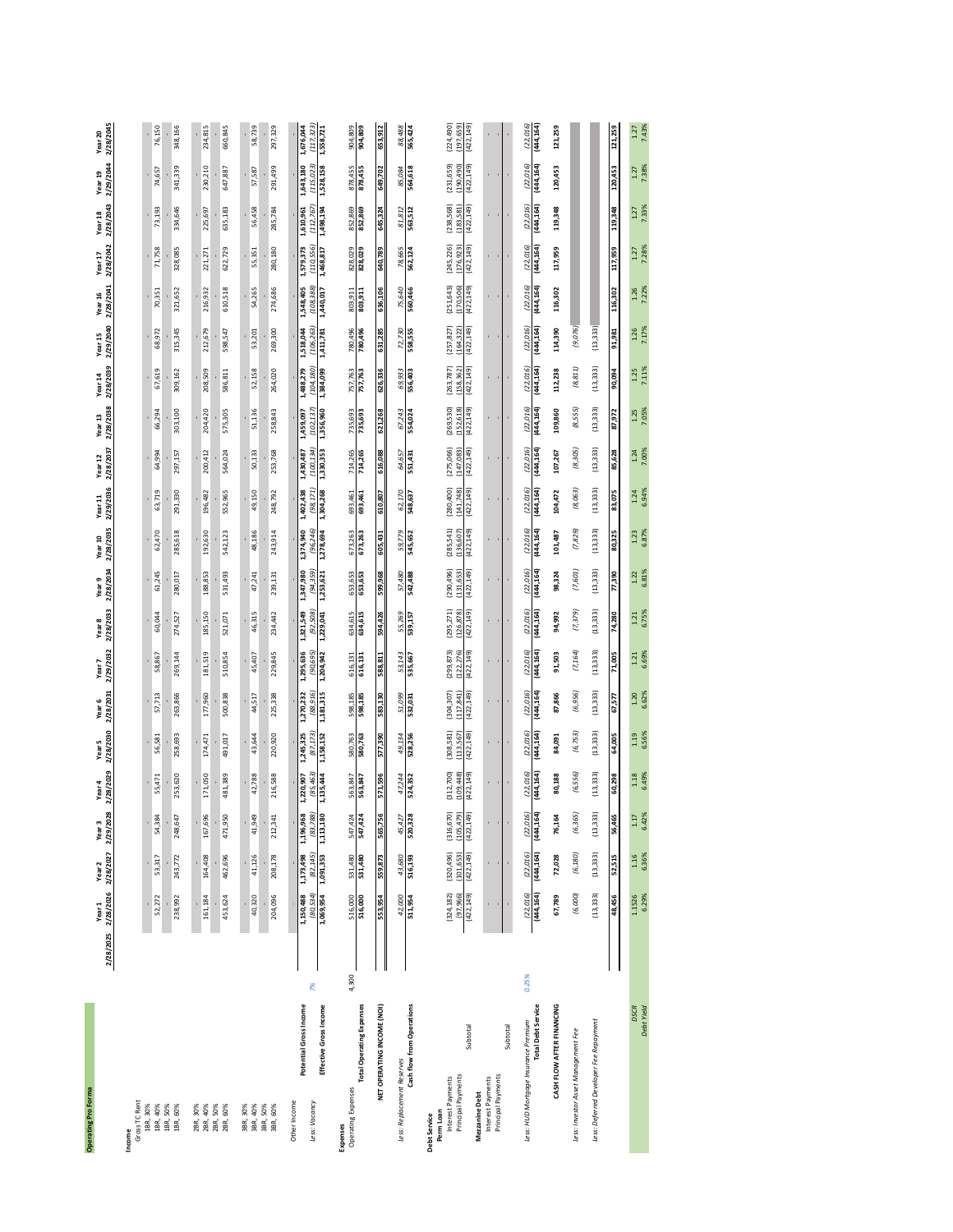#### **FY 23 AHSP Application Staff Summary: VOA: New Construction Laurel Wood**

| 104<br><b>Units to Be</b><br><b>Constructed</b> | <b>AHSP Request Per</b><br><b>Unit</b>    | $\mid$ \$7,692 $\mid$ \$1.00 : \$24.68 $\mid$ <80% $\mid$<br><b>Leverage Ratio</b><br>AHSP \$: Other \$ | <b>AMI Target</b> | <b>30 yr</b><br><b>Period of</b><br><b>Affordability</b> |
|-------------------------------------------------|-------------------------------------------|---------------------------------------------------------------------------------------------------------|-------------------|----------------------------------------------------------|
|                                                 | \$197,503<br><b>Average Cost Per Unit</b> | \$306.93<br><b>Average Cost per Unit Square Foot</b>                                                    |                   | <b>1</b> and 2<br><b>Bedrooms per Unit</b>               |

**Project Description:** Volunteers of America National Services (VOA) has submitted a **New Construction Units for Rent Multifamily Loan** application requesting loan funds in the amount of **\$800,000** to support the Laurel Wood project.

**Strategic Plan Community Focus Area:** Resident Well Being **Strategic Plan Vision:** Our residents are safe, healthy, and engaged in their community.

**Affordable Housing Goal (New):** Increase the supply of affordable housing for rent **Affordable Housing Objective (New):** Impact, by 2030, a total of 1,500 to 1,850 rental units for households at <80% AMI: with an average at <60% AMI across all households; where 1,200 to 1,480 of those units leverage the LIHTC program; and where 200 of those units are for households at <30% AMI

**AHSP Goal:** Preserve and increase the stock of affordable housing including rental developments. **AHSP Priority 2**: Construction Loans for Multifamily Developments with Units for Rent and Which Seek Low Income Housing Tax Credit (LIHTC) Funding

**Summary**: VOA's request (\$800,000) is intended to support the \$20,540,268 Laurel Wood 104-unit project. The proposed unit mix includes 32 units for households at <80% AMI; 17 units for households at <60% AMI; 35 units for households at <50% AMI; and 20 units for households at <40% AMI. The proposed unit mix includes 92 one-bedroom units and 12 two-bedroom units.

The project has received 4% Low Income Housing Tax Credits (LIHTC) from the North Carolina Housing Finance Agency (NCHFA).

The capital stack includes \$8M in LIHTC (4%); \$8M in permanent loan; \$2.6M in seller note; \$500K in Capital Magnet Funds; and \$556K in deferred developer fees (39% of the total fee).

The project has an existing \$800K commitment from the County which it would like to retain. The project is in the City of Asheville but does not have a commitment of funding support from the City of Asheville.

The project revenues are based collecting market rent revenues for 50 units (rehabilitation portion) and 12 units (new portion) with vouchers.

The applicant retains site control.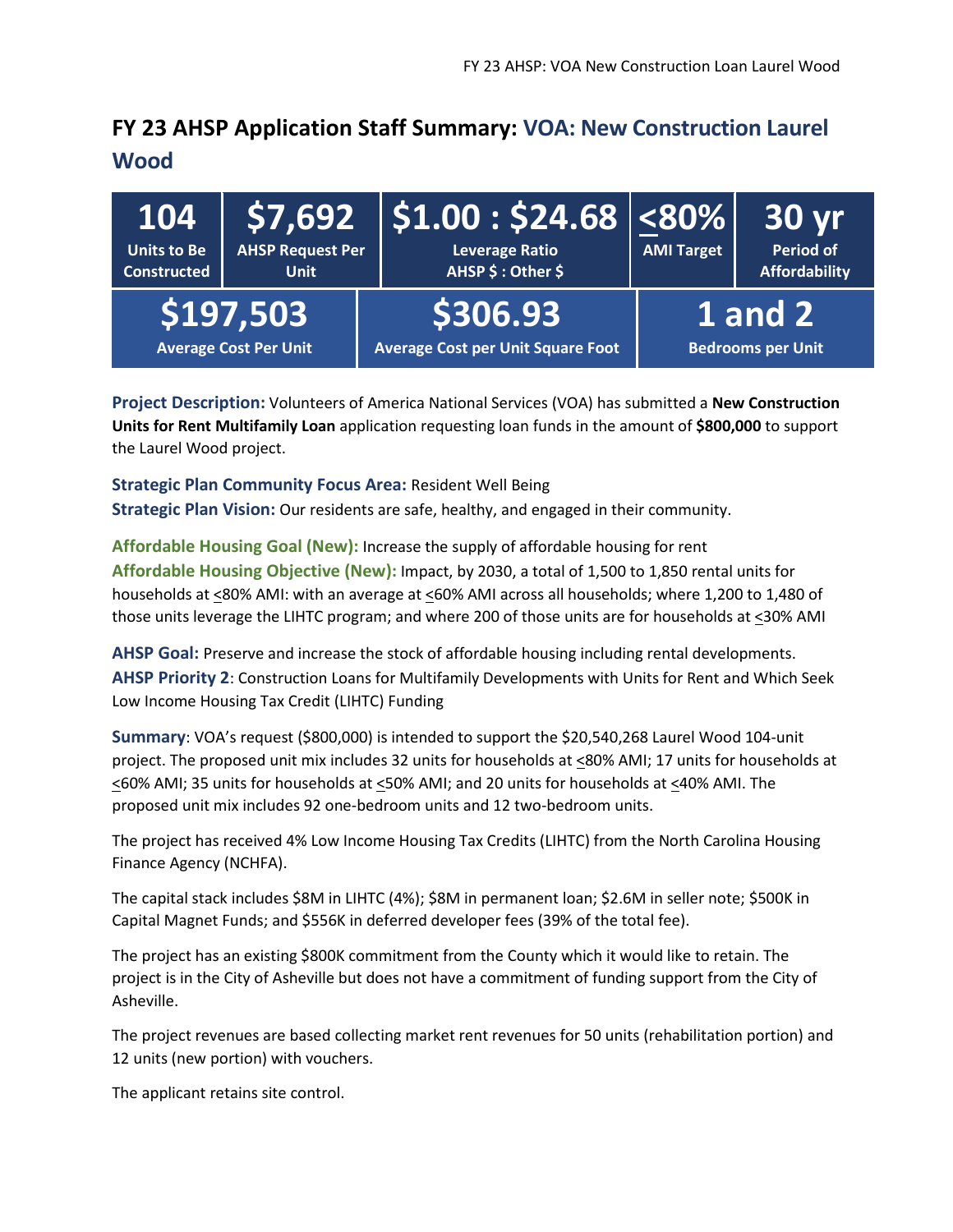**Requested Exceptions to Program Guidelines:** The applicant has requested the optional loan terms for a LIHTC project of a 20-year term, at an interest rate of 2%, with annual interest payment from cashflow with principal balloon.

**Finance Department Assessment of Audits and Financial Position:** VOA provided a timely audit free of qualifications and findings. As of June 30, 2021, VOA's financials show a moderately healthy position.

**Alignment with New Affordable Housing Goals and Objectives:** This project would address the goal of increasing the supply of affordable housing for rent. This project is anticipated to create 54 new and 50 rehabilitated affordable housing units for rent, which represents: 5.62% of the first stated goal (1,850 rental units); 5.62% of the second stated goal (1,850 rental units averaging <60% AMI), 7.03% of the third stated goal (1,480 rental units leveraging the LIHTC program); and 0.0% of the fourth stated goal (200 units for households at <30% AMI).

**Recommendation**: Community Development Division staff reviewed the project based on the FY23 AHSP guidelines acknowledging the requested AHSP standard loan option.

As noted in the guidance, requests for interest only payments do not guarantee award of a loan on those terms. VOA has shown a willingness to defer developer fees and demonstrated that the AHSP standard loan offering for a LIHTC project is necessary for project viability.

The proforma suggests that, by year 20, and with a 6% vacancy rate:

- \$9,372,759 Net Operating Income would be realized,
- \$8,150,225 in Minimum DSCR (1.15) would be required,
- \$7,246,012 in Debt Service (First Mortgage) would be anticipated,
- \$907,213 in Debt Service would be available for Cashflow Debt, and
- \$147,289 in additional Cashflow (beyond DSCR) would be available after asset management fees (\$98,286), deferred developer fees (\$583,820), and partnership administration fees (\$393,138) are realized.

The proforma suggests that, by year 20, should the property achieve a 0% vacancy rate, an additional \$1,534,065 in additional cashflow for use at the discretion of developer would be available. Somewhere between 0% and 5% vacancy is likely given the demand for affordable housing. As a reminder, 7% vacancy is the standard rate in LIHTC proformas.

Additional cashflow, though unknown, would likely be generated if any additional housing choice vouchers are used at the project, which allows for the collection of fair market rents.

VOA may, given the location of this project, seek City of Asheville funds to support all or a portion of this \$800,000 gap in its capital stack. The amount and associated terms of any City of Asheville Housing Trust Fund loan not contemplated in the proforma would need to be reevaluated to understand the feasibility of the debt service and the potential repayment implications to any AHSP loan. This represents a point of further discussion between the County, City, and VOA.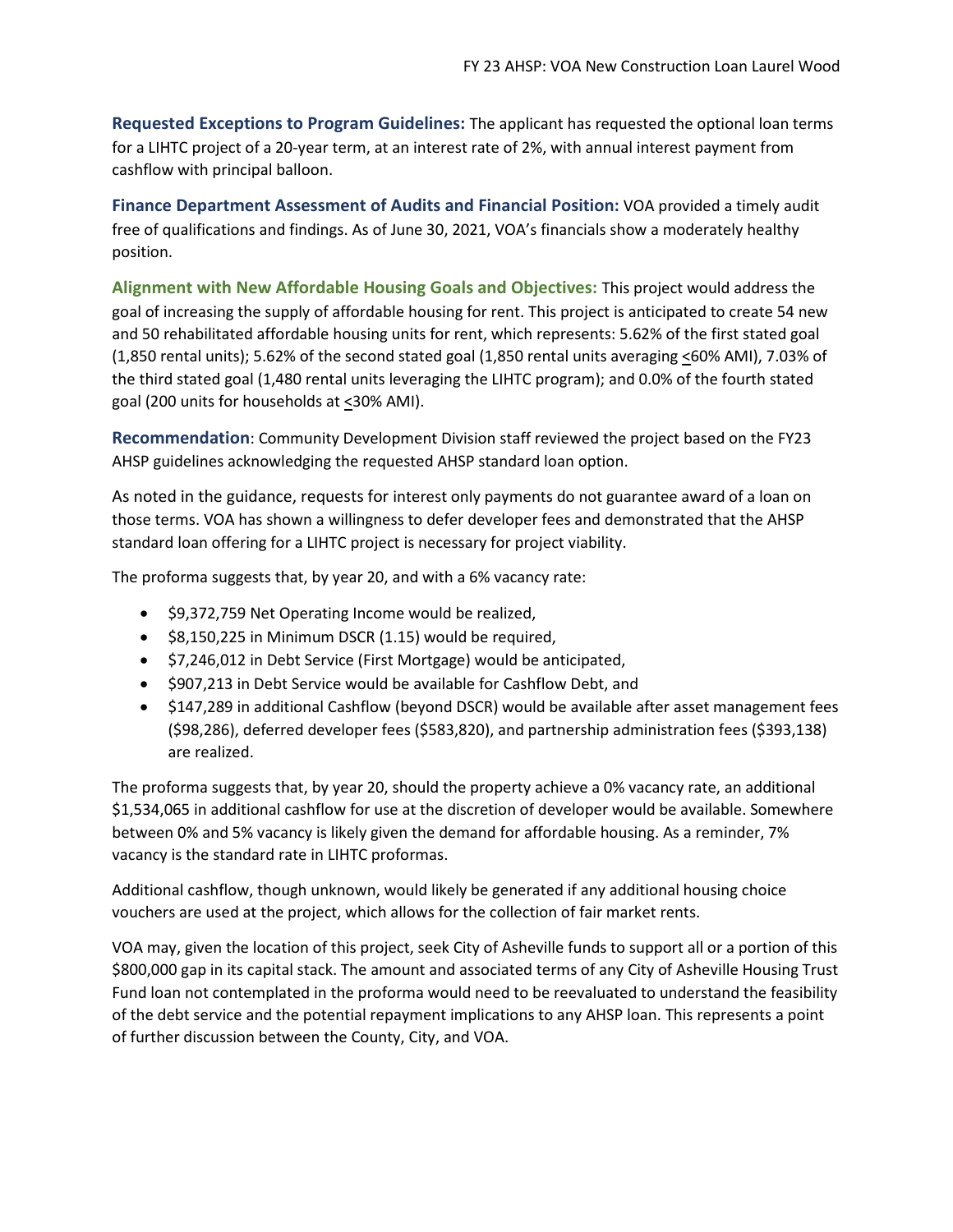Community Development Division staff note that: (1) the project addresses the Affordable Housing Committee's second highest priority; (2) the project will commence within the fiscal year of award; and (3) the project has an existing award in the same amount.

Consideration of a loan of \$800,000 with a 20-year term, at an interest rate of 2%, with annual payment from cashflow, is recommended. Proforma analysis suggests that \$153,119 in interest and \$751,093 in principal would be repaid in years 1-20 leaving a principal balloon balance of \$48,906 due in year 20.

**Attachments:** Project Summary Sheet; Applicant Provided Proforma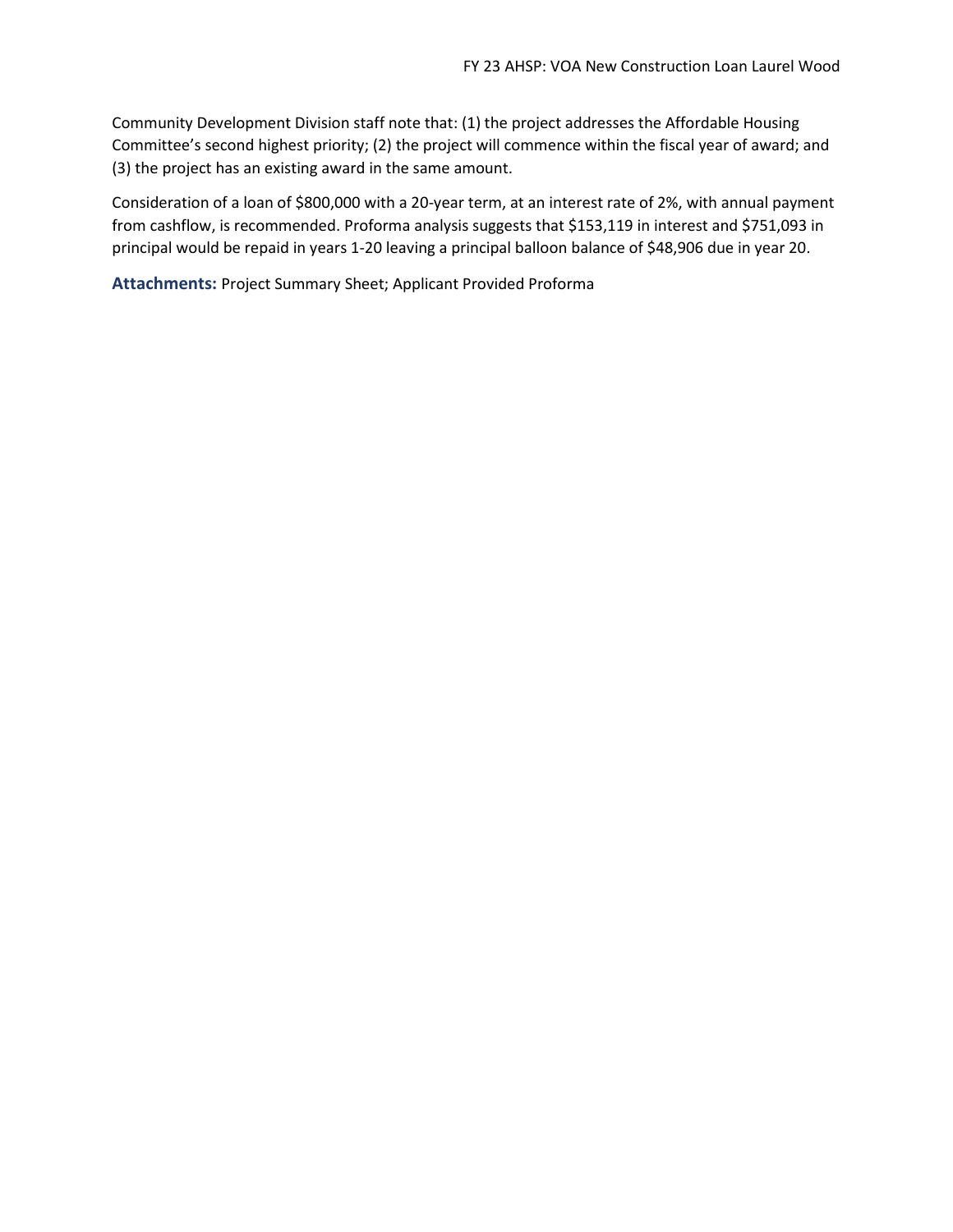| <b>PROJECT SUMMARY SHEET</b>                                                                                                 | Y/N |
|------------------------------------------------------------------------------------------------------------------------------|-----|
| <b>Project Description/Narrative</b>                                                                                         |     |
| Clearly affordable housing focused                                                                                           | Υ   |
| Aligns with all components of the application                                                                                | Υ   |
| Aligns with all guidelines of the AHSP program                                                                               | Υ   |
| Aligns with the selected strategic goal                                                                                      | Υ   |
| <b>Designed to Serve Households with AMI</b>                                                                                 |     |
| <80%                                                                                                                         | Υ   |
| <50%                                                                                                                         | Υ   |
| $30%$                                                                                                                        | N   |
| <b>Designed to Serve</b>                                                                                                     |     |
| General populous eligible for the program                                                                                    | N   |
| Individuals who are age 55 or older                                                                                          | Υ   |
| Individuals with a disability                                                                                                | Y   |
| Individuals who are hard to house                                                                                            | N   |
| Individuals who are homeless                                                                                                 | Υ   |
| Individuals who are BIPOC                                                                                                    | N   |
| Individuals who are justice involved                                                                                         | N   |
| Individuals who have vouchers                                                                                                | Υ   |
| <b>Project Expenses</b>                                                                                                      |     |
| Complete                                                                                                                     | Υ   |
| Reasonable                                                                                                                   | Υ   |
| <b>Project Sources</b>                                                                                                       |     |
| Complete                                                                                                                     | N   |
| Reasonable                                                                                                                   | Υ   |
| Includes leveraging additional investment (non-AHSP funds)                                                                   | Υ   |
| <b>Project Schedule</b>                                                                                                      |     |
| Complete                                                                                                                     | Υ   |
| Reasonable                                                                                                                   | Υ   |
| <b>Project Team</b>                                                                                                          |     |
| Relevant experience and qualifications to complete the project                                                               | Υ   |
| <b>Project History</b>                                                                                                       |     |
| Indicates success in completing projects in the program category                                                             | Y   |
| <b>Applicant</b>                                                                                                             |     |
| Has timely audits free of qualifications and findings which would adversely<br>indicate ability to manage an AHSP allocation | Υ   |
| Shows a healthy financial position                                                                                           | Υ   |
| Is a non-profit applicant                                                                                                    | Υ   |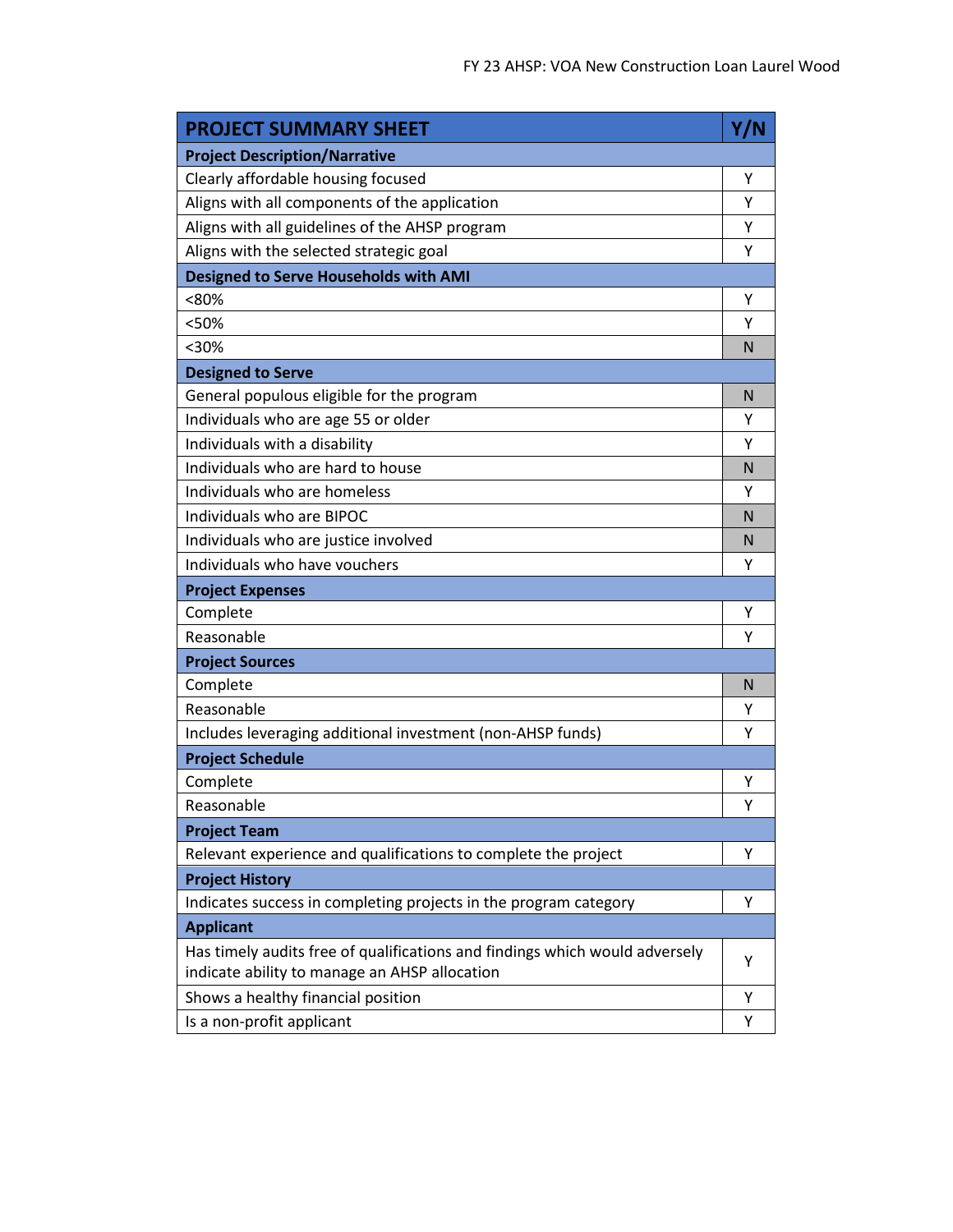÷

| <b>CONSTRUCTION PROJECT ADDITIONAL SUMMARY INFO</b>                      |   |
|--------------------------------------------------------------------------|---|
| Project                                                                  |   |
| Preserves long-term affordability beyond the loan term                   |   |
| Emphasizes quality design and construction                               | Υ |
| Participates in an energy efficiency program                             | Υ |
| Contains mixed unit types (affordable, workforce, market)                | N |
| Contains mixed unit types (multifamily and single family)                | N |
| Contains mixed unit types (units with varied number of bedroom (1,2,3+)) | Υ |
| Is geographically separated from other affordable housing projects       | N |
| Is coordinated with employment, services, and existing infrastructure    | Υ |
| Is located within 3/4 miles of a public transportation route             |   |